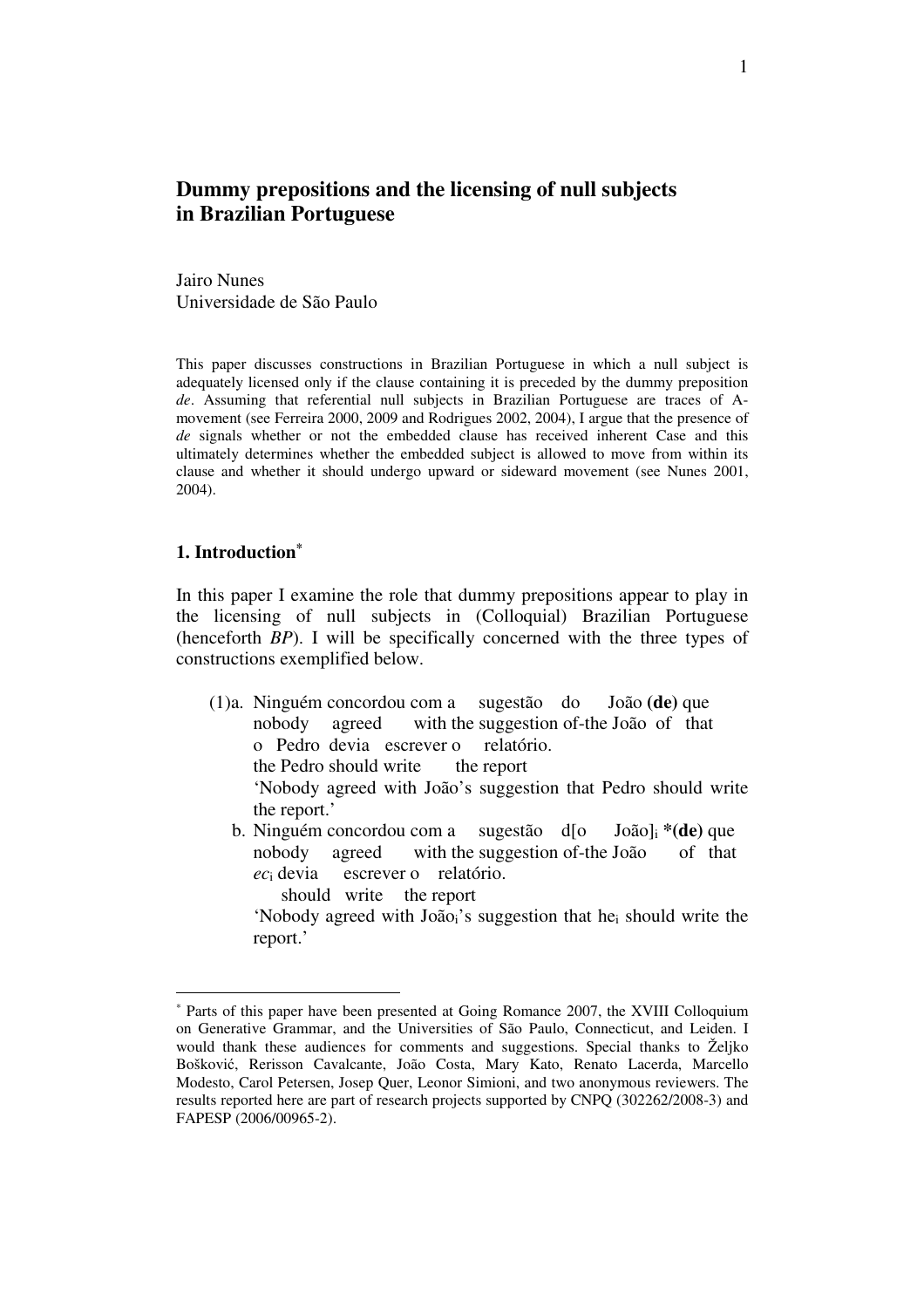- (2)a. [o João]<sub>i</sub> convenceu [a Maria]<sub>k</sub> que  $ec_i$ <sup>\*</sup>k tinha que sair. the João convinced the Maria that had that leave 'João convinced Maria that he/\*she had to leave.'
	- b. [o João]i convenceu [a Maria]<sup>k</sup> **de** que *ec***i/k** tinha que sair. the João convinced the Maria **of** that had that leave 'João convinced Maria that he/she had to leave.'
- (3)a. É difícil (**d**)esses professores elogiarem alguém. is difficult **of**-these teachers praise.INF.3PL someone 'These teachers rarely praise someone.'
	- b. Esses professores são difíceis **\*(de)** elogiarem alguém. these teachers are difficult **of** praise.INF.3PL someone 'These teachers rarely praise someone.'

(1) shows that the dummy preposition *de* may in general optionally precede a noun complement clause, but is obligatorily required if the subject of the noun complement clause is null. In turn, (2) shows that the presence of *de* may change the interpretation of a null subject, also allowing the matrix object as its antecedent. Finally, (3) shows that whereas some impersonal predicates optionally allow *de* to precede their infinitival complements, the hyper-raising counterpart of these constructions obligatorily requires this dummy preposition*.*

 The paper is organized as follows. In section 2, I briefly present the proposal that referential null subjects in BP are traces of A-movement, rather than null pronominals. In sections 3, 4, and 5 I analyze each of the constructions in  $(1)-(3)$ , discussing why the presence of a dummy preposition preceding a CP in BP may interfere with the licensing of a null subject/A-trace within it. With respect to  $(1)$  and  $(2)$ , I argue that the dummy preposition may signal whether or not the relevant CP is a complement and this may ultimately determine if the DP in its subject position should undergo upward or sideward movement (in the sense of Nunes (2001, 2004)). It will be shown that sideward movement provides a licit derivation for constructions such as (2), but not for constructions such as (1b). As for the contrast in (3), I argue that as a marker of inherent Case, the preposition freezes the infinitival for purposes of A-movement, thereby allowing Amovement of its subject without yielding a violation of Chomsky's (1964) A-over-A Condition. Section 6 presents some concluding remarks.

## **2. Referential null subjects in BP as traces of movement**

Exploring Hornstein's (2001) movement analysis of obligatory control, Ferreira (2000, 2009) and Rodrigues (2002, 2004) convincingly argue that with the weakening of the verbal agreement paradigm in BP (see e.g. Duarte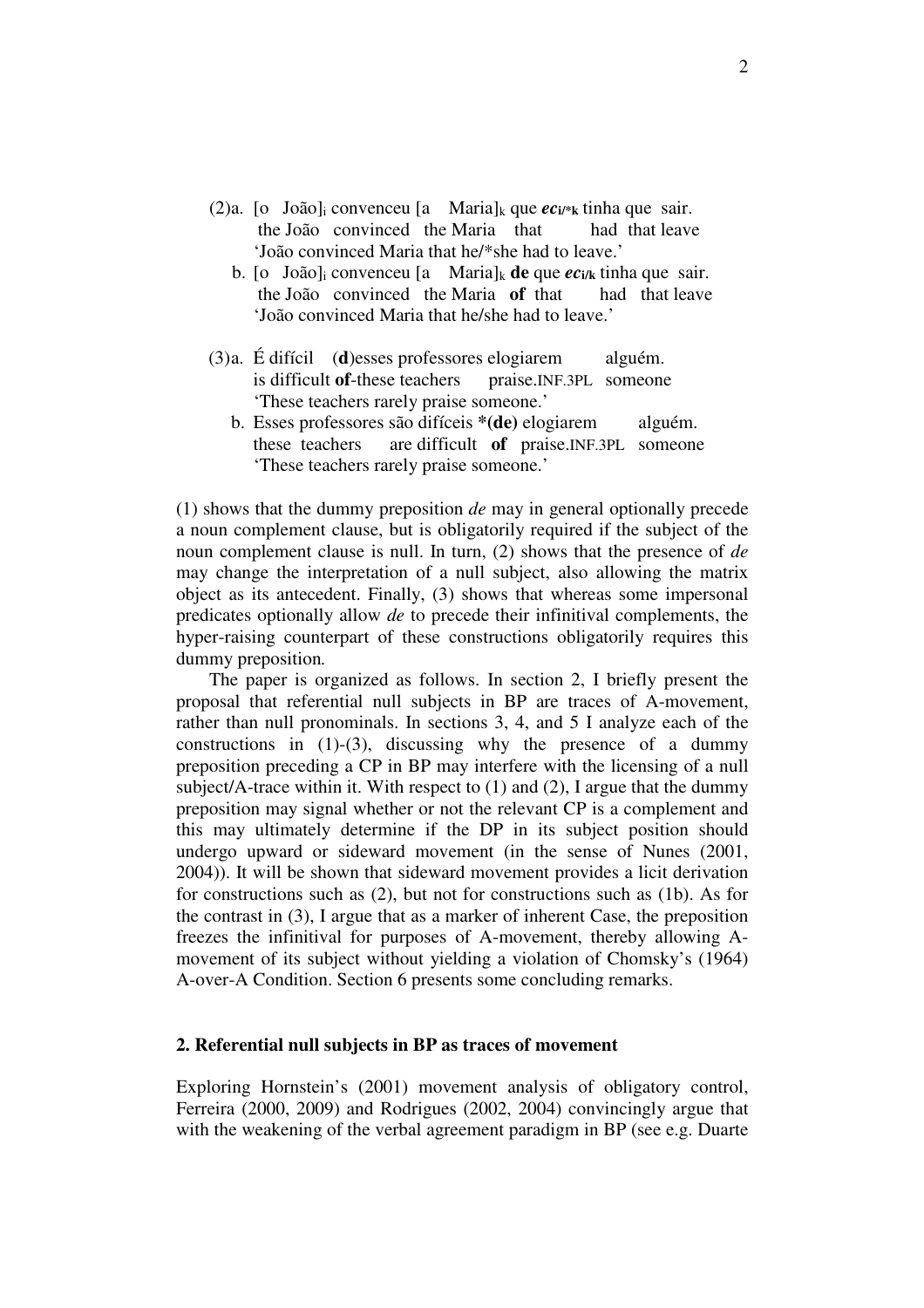1995), its finite Ts ceased to license "referential" 1 *pro* and referential null subjects came to be analyzed as traces of A-movement. Consider the BP data in (4), for instance.

- (4)a. \*Comprou um carro novo. bought.3SG a car new 'She/he bought a new car.'
	- b. \*Parece que comprou um carro novo. seems that bought.3SG a car new 'It seems that she/he bought a new car.'
	- c. [O João]i disse [que *ec*i/\*j comprou um carro novo]. the João<sub>i</sub> said that bought.3SG a car new 'João<sub>i</sub> said that he<sub>i/\*j</sub> bought a new car.'
	- d. \*O pai da Maria acha [que está grávida]. the father of-the Maria thinks [that is pregnant-FEM] 'Maria's father thinks she is pregnant.'
	- e. \*A Maria disse [que o médico acha [que está grávida]]. the Maria said that the doctor-MASC thinks that is pregnant-FEM 'Maria<sub>i</sub> said that the doctor thinks she<sub>i</sub> is pregnant.'
	- f. \*Eu encontrei o livro que perdi.
		- I found the book that lost.1SG 'I found the book that I had lost.'

(4a)-(4c) show that a referential null subject in BP requires an appropriate antecedent in the sentence;<sup>2</sup> (4d), that the antecedent must be in a c-

 (i) a. Tinha vários livros na mesa. had several books on-the table 'There were several books on the table.' b. Choveu ontem. rained yesterday 'It rained yesterday.' (ii) a. Telefonaram para você.

 $\overline{a}$ 

 called-3PL to you 'Someone called you.' b. No Brasil não usa mais saia. in-the Brazil not wear.3SG more skirt 'In Brazil people don't wear skirts anymore.'

<sup>2</sup> Referential null subjects in matrix clauses are only allowed in BP as instances of topicdeletion in the sense of Ross 1982. Thus, the null subject in (iB) below is to be analyzed as a variable bound by a null topic and the presence of a *wh*-element in (iB') yields a minimality violation (see Modesto 2000, Ferreira 2000, and Rodrigues 2004).

<sup>&</sup>lt;sup>1</sup> The qualification is meant to exclude null expletives, as well as null "arbitrary" third person subjects −both plural and singular (see e.g. Galves 1987, Nunes 1990, and Rodrigues 2004)−, which are still available in BP, as respectively illustrated in (i) and (ii).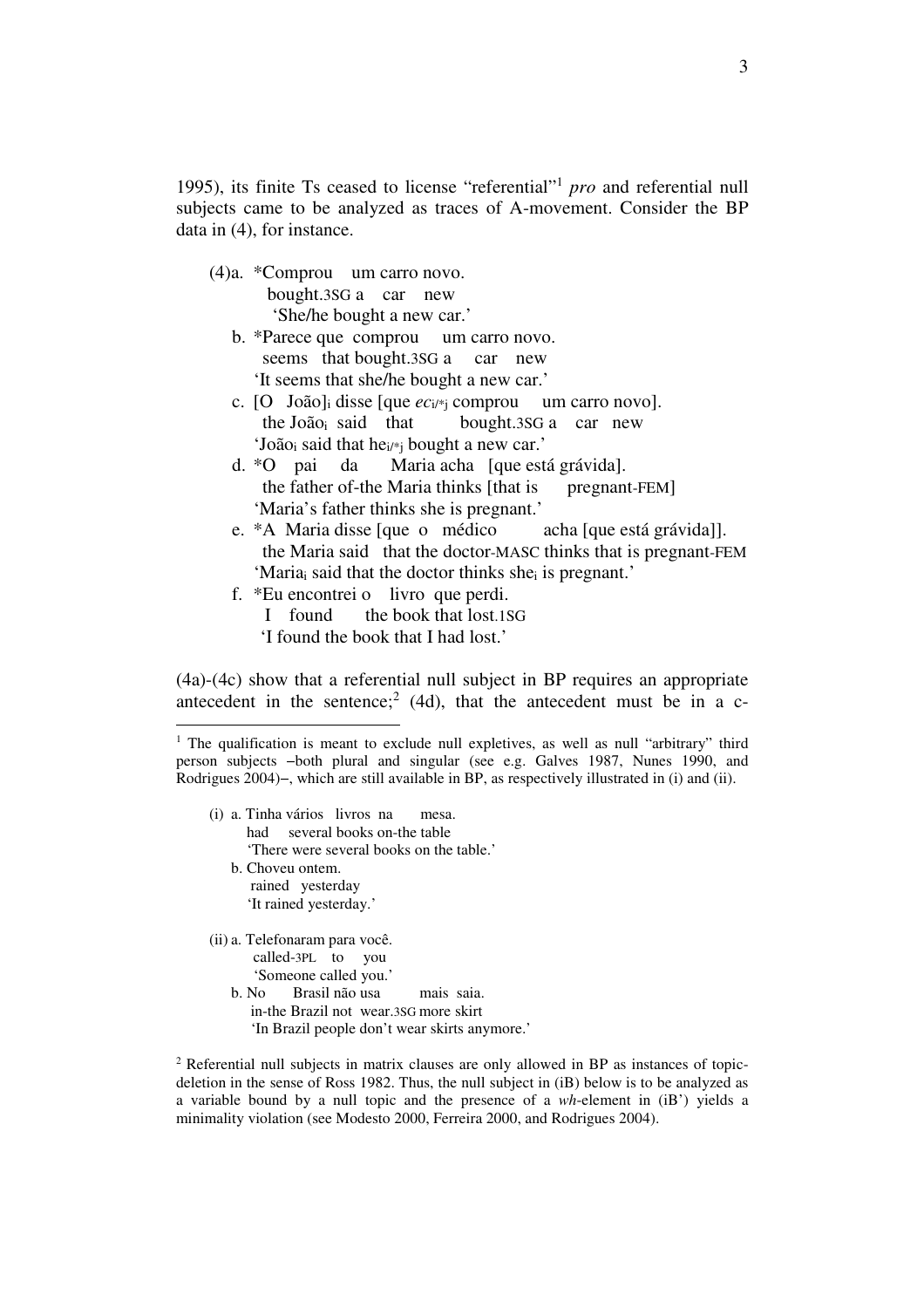commanding position; (4e), that the antecedent must be local; and (4f), that the antecedent cannot be outside a strong island. (4f) is especially interesting in that there is an island effect even though the embedded verb *perdi* is inflected for first person singular and could in principle identify the null subject without the help of an antecedent. If referential null subjects in BP are A-traces rather than null pronominals, as argued by Ferreira and Rodrigues (see also Martins & Nunes 2005 and Nunes 2008), the fact that they require a local c-commanding antecedent in order to be licensed follows from familiar independent requirements on movement.

 In this paper I will assume the gist of Ferreira's and Rodrigues's proposal, relying on the specific technical implementation advanced by Ferreira and further refined by Nunes (2008). Assuming Chomsky´s (2000, 2001) Agree-based framework, Ferreira (2000, 2009) proposes that finite Ts in BP are ambiguous in being associated with either a complete or an incomplete set of φ-features. When the Case-assigning version of a finite T is selected (i.e. a  $\phi$ -complete T), it assigns nominative to the subject, freezing it for further A-movement. If the non-Case-assigning version of a finite T is selected instead (i.e. a  $\phi$ -incomplete T), the subject of its clause remains Caseless and can undergo further A-movement. From this perspective, a sentence such as (4c) is to be derived along the lines of (5), where the embedded  $T$  is  $\phi$ -incomplete and the matrix  $T$  is  $\phi$ -complete.

 (5)[TP [o João]<sup>i</sup> **T**φ**-complete** [vP ti disse [CP que [TP t<sup>i</sup> **T**φ**-incomplete** [vP t<sup>i</sup> the João said.3SG that comprou um carro novo]]]]] bought.3SG a car new

 Nunes (2008) has reinterpreted the ambiguity of T proposed by Ferreira in terms of how its person and number features are combined in the course of the computation. More specifically, Nunes proposes that finite Ts in BP may enter the numeration specified for number and person or for number only. When T is only specified for number, well-formedness conditions in the morphological component trigger the addition of the feature person in accordance to the redundancy rule informally sketched in (6) below. To put it differently, person features in BP may be dissociated features in the sense

| (i) A: $Cad\hat{e}$ o $Jo\tilde{a}o$ ? |
|----------------------------------------|
| where the João                         |
| 'Where's João?'                        |
| B: Acabou de sair.                     |
| finished.3SG of leave                  |
| 'He's just left.'                      |
| $B'$ : *O que fez dessa vez?           |
| what did. -3SG of-this time            |
| 'What did he do this time?'            |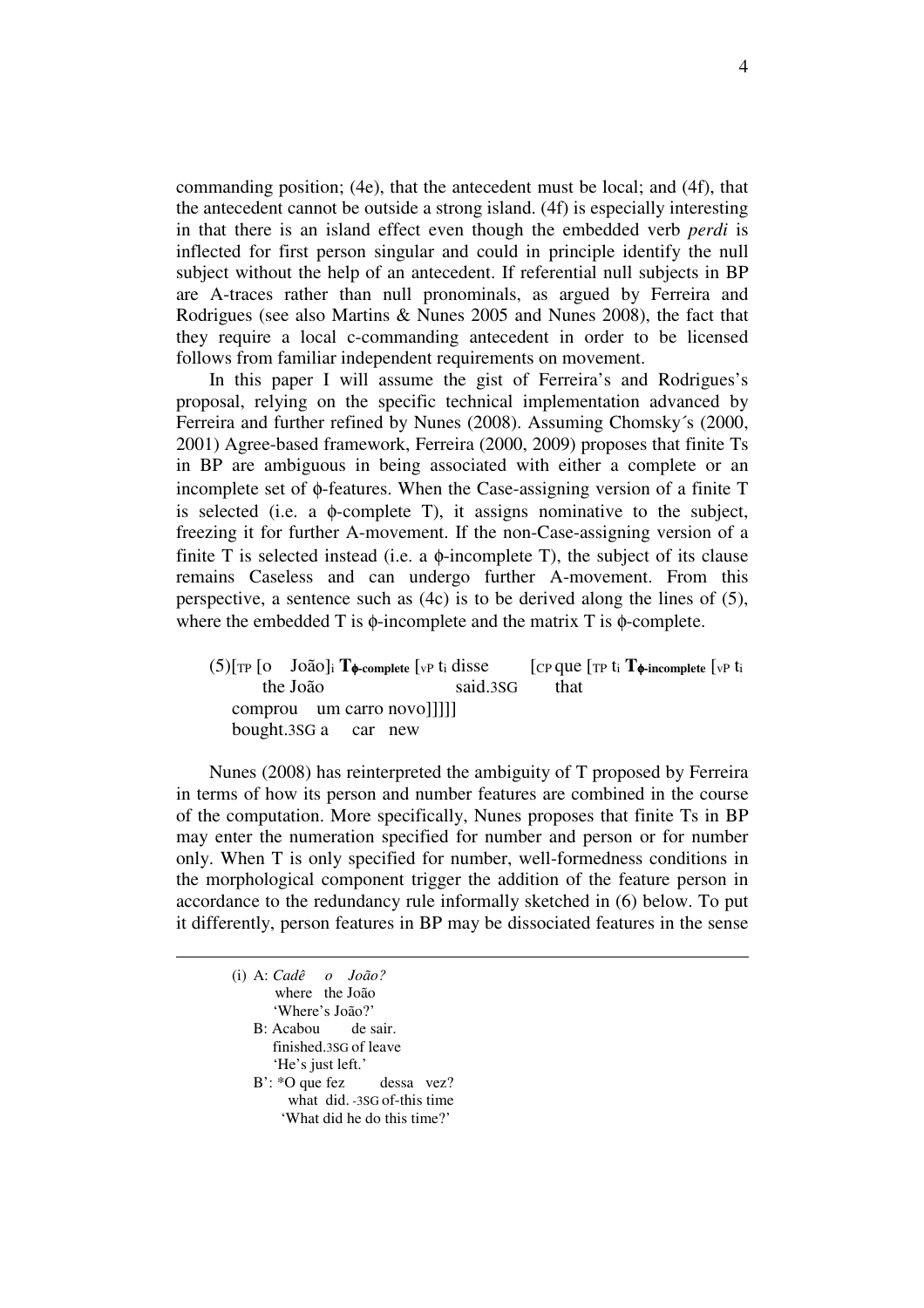of Embick (1997). Crucially, the paradigm of verbal agreement morphology in BP given in (7) is such that the only form that distinctively encodes person and number is the syncretic inflection for first person singular; the other two inflections involve a default value (third) for the person feature.

(6)When T is only specified for number (N):

- (i) Add  $[P:1]$ , if N is valued as SG;
- (ii) otherwise, add [P:default].

| <i>cantar</i> 'to sing': indicative present              |        |                                  |
|----------------------------------------------------------|--------|----------------------------------|
| eu(1)                                                    | canto  | P:1.N:SG                         |
| você (you.SG)<br>$ele$ (he)<br>ela (she)<br>a gente (we) | canta  | P: default; N: default $(= 3SG)$ |
| vocês (you.PL)<br>eles (they.MASC)<br>elas (they.FEM)    | cantam | P: default; $N:PL (= 3PL)$       |

Thus, the three different verbal inflections available in (7) can be obtained either if T is specified for both person and number throughout the derivation, as in (8), or if T is only specified for number and the feature person is associated with T in the morphological component in accordance with  $(6)$ , as shown in  $(9)$ .

| <i>cantar</i> 'to sing': indicative present |                          |  |  |  |
|---------------------------------------------|--------------------------|--|--|--|
| Valuation of T in the syntactic component   | Surface form of the verb |  |  |  |
| P:1.N:SG                                    | canto                    |  |  |  |
| P:default; N:default                        | canta                    |  |  |  |
| P: default; N:PL                            | cantam                   |  |  |  |

(9)

| <i>cantar</i> 'to sing': indicative present                           |                         |                          |  |  |
|-----------------------------------------------------------------------|-------------------------|--------------------------|--|--|
| Valuation of T in the syntactic Addition of [person] in the component |                         | Surface form of the verb |  |  |
| N:SG                                                                  | P:1.N:SG                | canto                    |  |  |
| N: default                                                            | P:default; N:default    | Canta                    |  |  |
| N:PL                                                                  | <b>P:default</b> ; N:PL | cantam                   |  |  |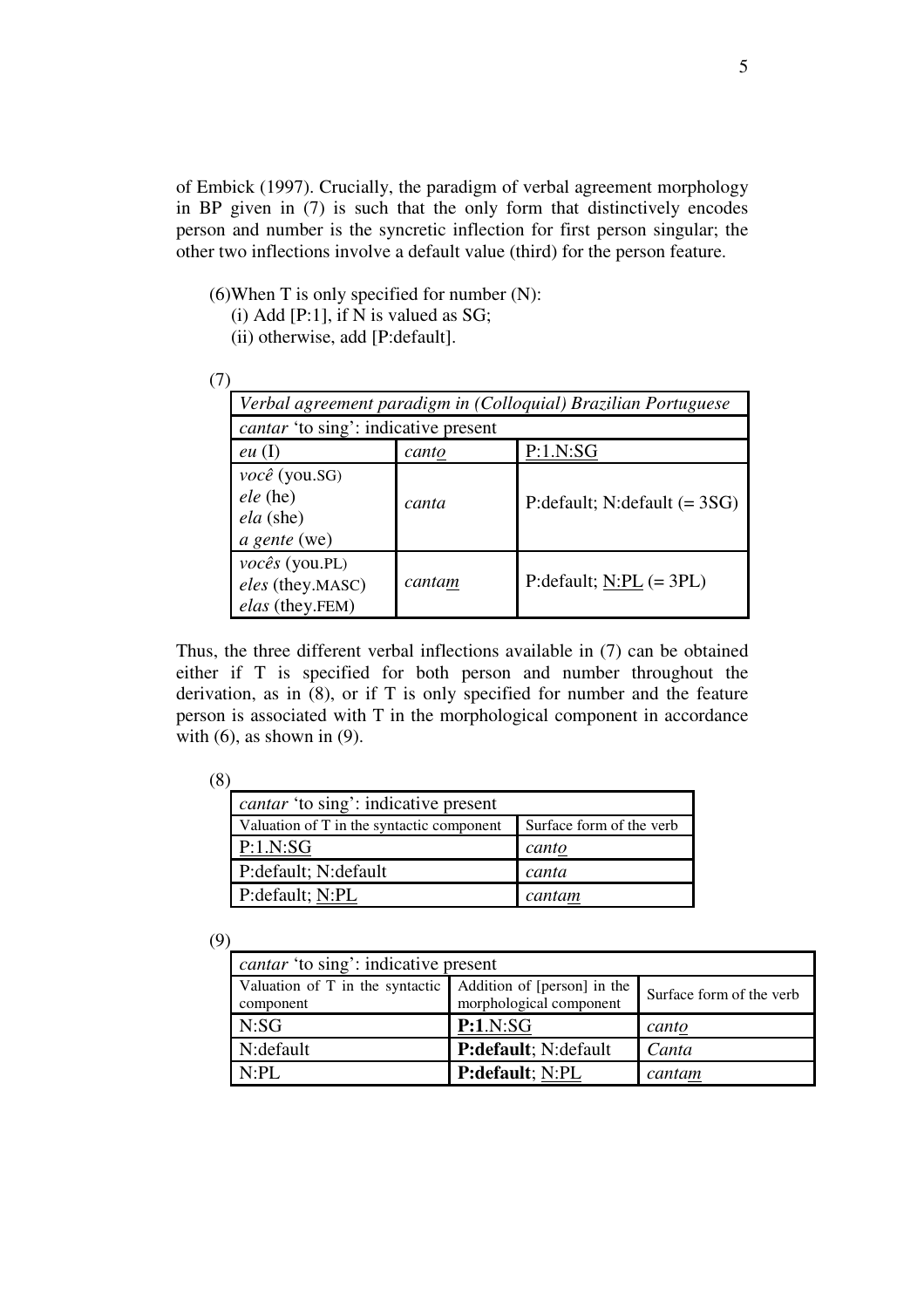Under this view, a more appropriate representation of the derivation of (4c) is given in (10) below, where the embedded T is specified only for number, whereas the matrix T is specified for number and person. In other words, the subject is assigned (nominative) Case by the matrix T rather than the embedded T. Common in both representations in (5) and (10) is the movement of the embedded subject to the matrix [Spec, vP] before reaching the matrix [Spec, TP], which accounts for the fact that *o João* in (4c) is interpreted as associated with the external θ-roles of both the matrix and the embedded verb (see Hornstein 2001).

 (10) [TP [o João]<sup>i</sup> **T[P:default; N:default]** [vP ti disse [CP que [TP t<sup>i</sup> **T[N:default]** the João said that [vP ti comprou um carro novo]]]]] bought a car new

To sum up, BP exercises an option that is generally restricted to nonfinite clauses in other languages, namely, it allows raising out of a finite embedded clause when its T is not a Case assigner (i.e. when it only has a number feature as it enters the numeration).<sup>3</sup> In the sections that follow, all sentences with referential null subjects will be examined under the derivation in which the T head of the clause containing the null subject is only specified for number in the syntactic component.<sup>4</sup>

## **3. Finite control into noun complement clauses**

In BP, dummy prepositions such as *de*, which are required before nominal complements of verbs like *gostar* 'like', are optional when preceding CP

 $3$  For the purposes of the current presentation, I assume Ferreira's (2000:55) suggestion that if C selects a φ-incomplete T, it does not define a strong phase (see Nunes 2008 and Martins & Nunes forthcoming for relevant discussion). Under the assumption that successive cyclic movement to [Spec, CP] is driven by the Phase Impenetrability Condition (Chomsky 2000, 2001), A-movement from within a TP with φ-incomplete T does not need to pass through the [Spec,CP], as the CP dominating such TP is not a strong phase.

<sup>4</sup> Recall that if the relevant T is fully specified, it will Case-mark its subject, which will then become frozen for purposes of A-movement. In turn, if the subject becomes frozen, no null subject construction of the relevant sort (see fn. 1) will be derived. In other words, if the embedded T in (10) is specified for both person and number, the movement of the embedded subject to the matrix [Spec,vP] is to be ruled out for the same reason the movement of the Case-marked object to [Spec,vP] in (i) below is blocked (see Hornstein (2001) for discussion): in both derivations, the relevant DP becomes inactive for purposes of A-movement after it has its Case-feature valued (see Chomsky 2000, 2001).

<sup>(</sup>i) a. \*John saw.

 <sup>&#</sup>x27;John saw himself.'

b.  $*$ [TP John<sub>i</sub> [vP t<sub>i</sub> [VP saw t<sub>i</sub>]]]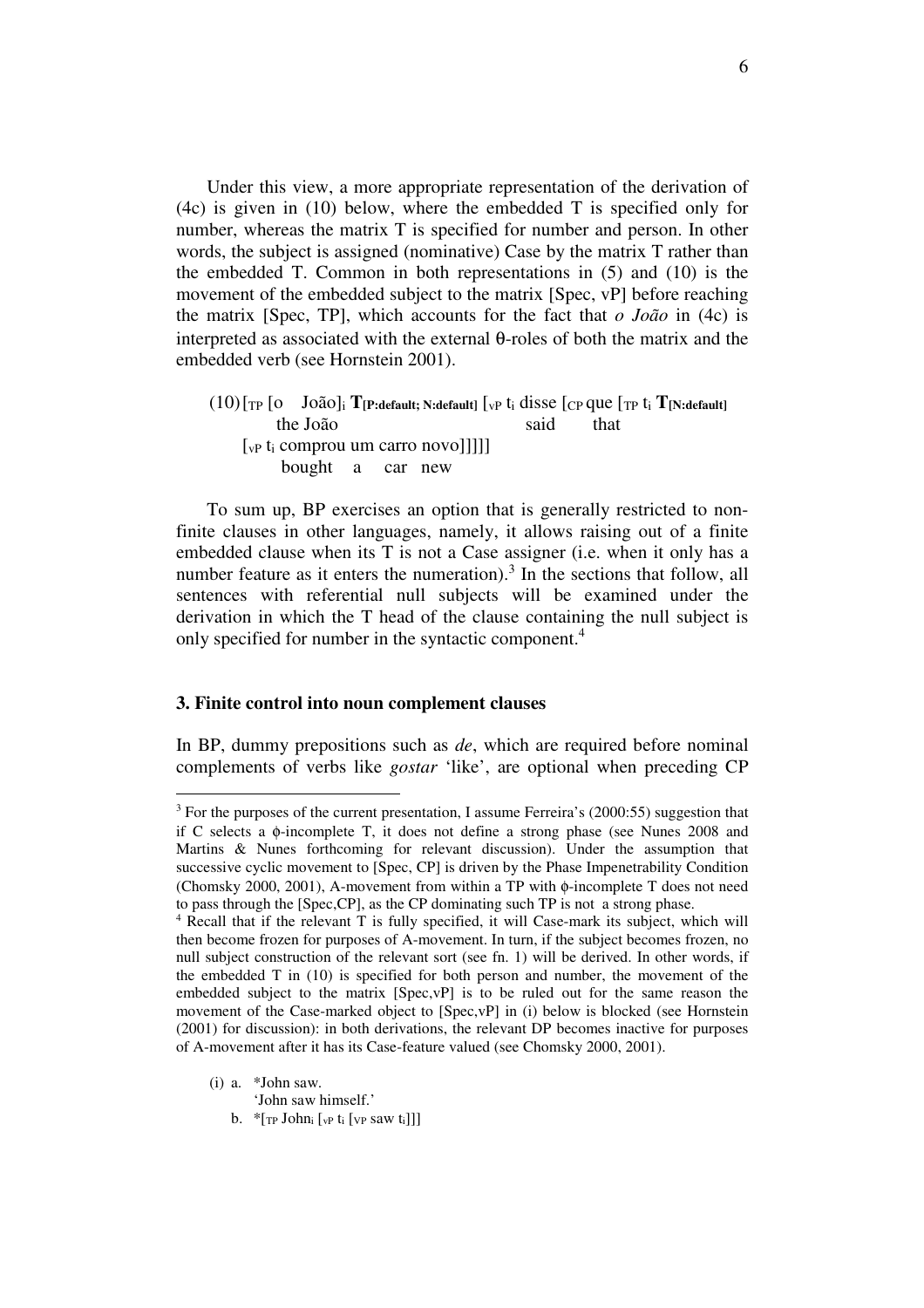complements, as illustrated in (11) below. The optionality in (11b) should be qualified, though. The version without the preposition is by far the most commonly used construction; the version with the preposition is generally associated with formal style and written language. Similar considerations apply to the noun complement clauses illustrated in (12).

(11) a. Eu gosto **\*(de)** você.

|  | I like        | of you |
|--|---------------|--------|
|  | 'I like you.' |        |

- b. Eu gostaria **(de)** que você viesse. I would-like of that you come-PAST.SUBJ 'I would like you to come.'
- (12) a. A hipótese **(de)** que a Terra é chata não foi esquecida. the hypothesis **of** that the Earth is flat not was forgotten 'The hypothesis that the Earth is flat was not forgotten.'
	- b. A idéia do João **(de)** que você seja o candidato é the idea of-the João **of** that you be.SUBJ the candidate is bem boa.

rather good

'João's idea that you become the candidate is very good.'

- c. O boato **(de)** que o Pedro seria despedido era falso. the rumor **of** that the Pedro would-be fired was false 'The rumor that Pedro would be fired was false.'
- d. Ele comentou a alegação do João **(de)** que a Ana era he commented the allegation of-the João **of** that the Ana was inocente.

innocent

'He commented on João's allegation that Ana was innocent.'

 What has not been noticed in the literature is that the presence of the dummy preposition is obligatorily required in constructions involving a referential null subject inside the noun complement clause, as shown in (13) below, for all registers and styles. Interestingly, if the null subject is not referential (see fn. 1), the preposition is again optional, as illustrated in (14).

- (13) a. A hipótese do João **\*(de)** que vai ser eleito é de rir. the hypothesis of-the João **of** that goes be elected is of laugh 'John's hypothesis that he's going to be elected is laughable.'
	- b. A afirmação do João **\*(de)** que fez o trabalho é falsa. the affirmation of-the João **of** that did the job is false 'João's statement that he did the job is false.'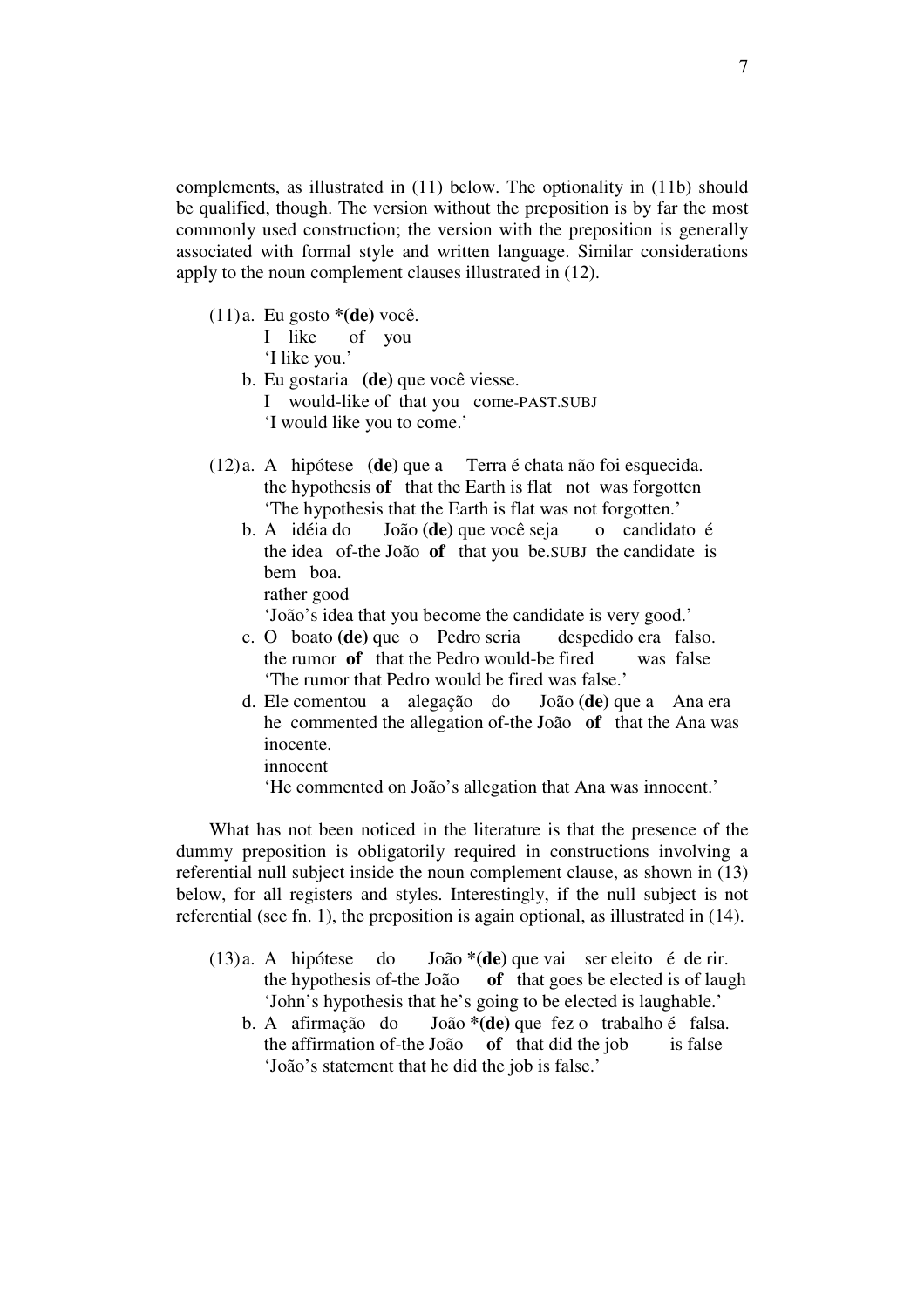- (14) a. A afirmação **(de)** que nunca chove aqui é exagerada. the affirmation **of** that never rains here is exaggerated 'The claim that it never rains here is an exaggeration.'
	- b. A hipótese do João **(de)** que não existe movimento-*wh* the hypothesis of-the João **of** that not exists *wh*-movement nessa língua parece estar errada. in-this language seems be wrong 'John's hypothesis that there doesn't exist *wh*-movement in this language seems to be wrong.'

The paradigm in  $(10)-(14)$  raises the following questions: (i) why is it that referential and non-referential null subjects behave differently as far as obligatory presence of *de* is concerned?; and (ii) why is it that null referential subjects require the presence of the dummy preposition? Let us consider each of these questions in turn.

 The difference between referential and non-referential subjects should in principle be related to the nature of referential null subjects in BP, i.e. to their being traces rather than null pronominals (see discussion and references in section 2). In fact, referential null subjects inside noun complement clauses also behave as A-traces, as can be seen in (15).

- (15) a. \*O boato de que *ec* renunciou era falso. the rumor of that resigned was false 'The rumor that she/he resigned was false.'
	- b. [o João]<sub>i</sub> criticou a proposta d[o amigo d[o Pedro]<sub>i</sub>]<sub>k</sub> de the João criticized the proposal of-the friend of-the Pedro of que *ec***k/\*i/\*j/\*w** devia reclamar com o diretor. that should complain with the director 'João<sub>i</sub> criticized [Pedro<sub>i</sub>'s friend]<sub>k</sub>'s proposal that he<sub>k/\*i/\*i/\*w</sub> should complain to the director.'
	- c. \*[o João]i ficou chateado com os boatos que foram gerados the João got upset with the rumors that were caused pela notícia de que *ec***i** renunciou.

by-the news of that resigned

 'João got upset because of the rumors that were triggered by the news that he resigned.'

If the referential null subjects inside the noun complement clauses in (15) are A-traces, the ungrammaticality of (15a) should be due to the lack of an antecedent for the trace. In turn, (15c) should be out because movement from within the noun complement clause to the position occupied by *o João* crosses the relative clause island. Finally, if the moving element must land in the closest c-commanding A-position, (15b) should only be licit if the null subject is interpreted as *o amigo do Pedro* 'Pedro's friend', which is indeed the case.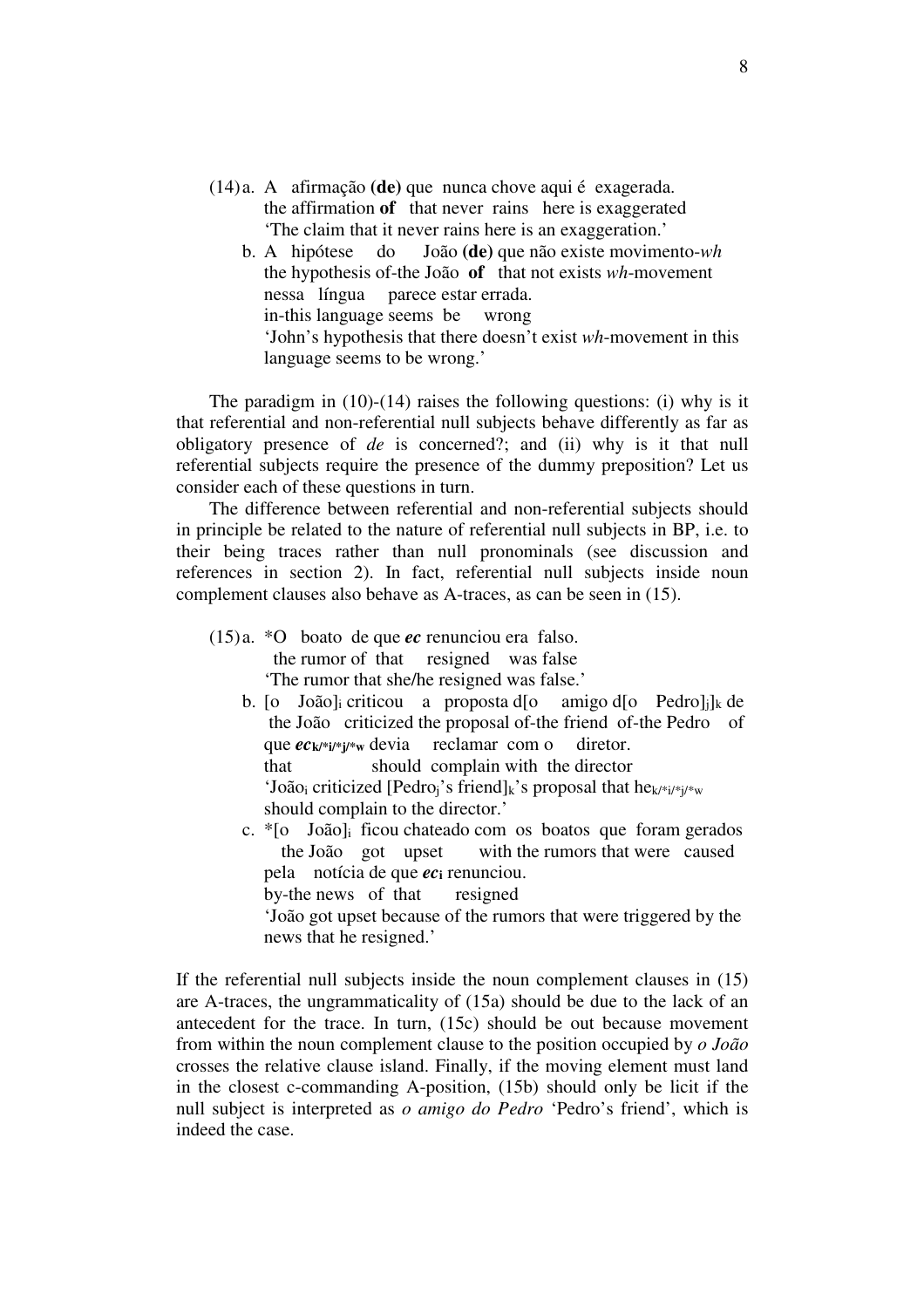That movement of the subject of the noun complement clause targets a θ-position is shown by the data in (16) and (17).

- (16) a. A afirmação do João de [que a Maria fez o trabalho] the affirmation of-the João of that the Maria did the job é falsa. is false 'João's claim that Maria did the job was false.' b. \*A probabilidade do João de [que a Maria tenha feito the probability of-the João of that the Maria has.SUBJ done o trabalho] é alta.
	- the job is high

 $\overline{a}$ 

- '\*João's probability that Maria did the job is high.'
- (17) a. A afirmação do João de [que fez o trabalho] é falsa. the affirmation of-the João of that did the job is false 'João's claim that he did the job is false.'
	- b. \*A probabilidade do João de [que tenha feito o the probability of-the João of that has.SUBJ done the trabalho] é alta. job is high
		- 'The probability that João did the job is high.'

The contrast in (16) is due to a violation of the  $\theta$ -Criterion in (16b), as *probabilidade* 'probability' does not have a θ-role to assign to *o João*. 5 The fact that the contrast in (16) is replicated in (17) can now be interpreted in terms of the Case Filter. Recall that A-movement out of an embedded finite clause in BP is possible only if the embedded T has just a number feature. If this is the case in (17a), we are led to the conclusion that *o João* is Casemarked after it moves to the θ-position associated with *afirmação* 'affirmation'. The difference between (17a) and (17b) is now accounted for if the dummy preposition *de* is a marker of inherent Case. Once inherent Case must be associated with a θ-role (see Chomsky 1986), movement of the embedded subject allows it to comply with the Case Filter in (17a), but not in (17b), as *probabilidade* does not have a θ-role to assign to the moved

<sup>&</sup>lt;sup>5</sup>In response to a reviewer's question, it is worth pointing out that if one resorts to the  $\theta$ -Criterion, this does not ensure a commitment to D-Structure, for the θ-Criterion can perfectly well apply at LF (even within the *GB* model). Moreover, the movement theory of control proposed by Hornstein (2001), which I am following here, still keeps the θ-Criterion in the sense that arguments are required to assign their θ-roles and expressions merged within the thematic domain of a given predicate must be assigned a θ-role. What is actually abandoned in Hornstein's system are the additional assumptions that a given expression cannot bear more than one θ-role and that θ-role assignment is not a licensing condition for movement.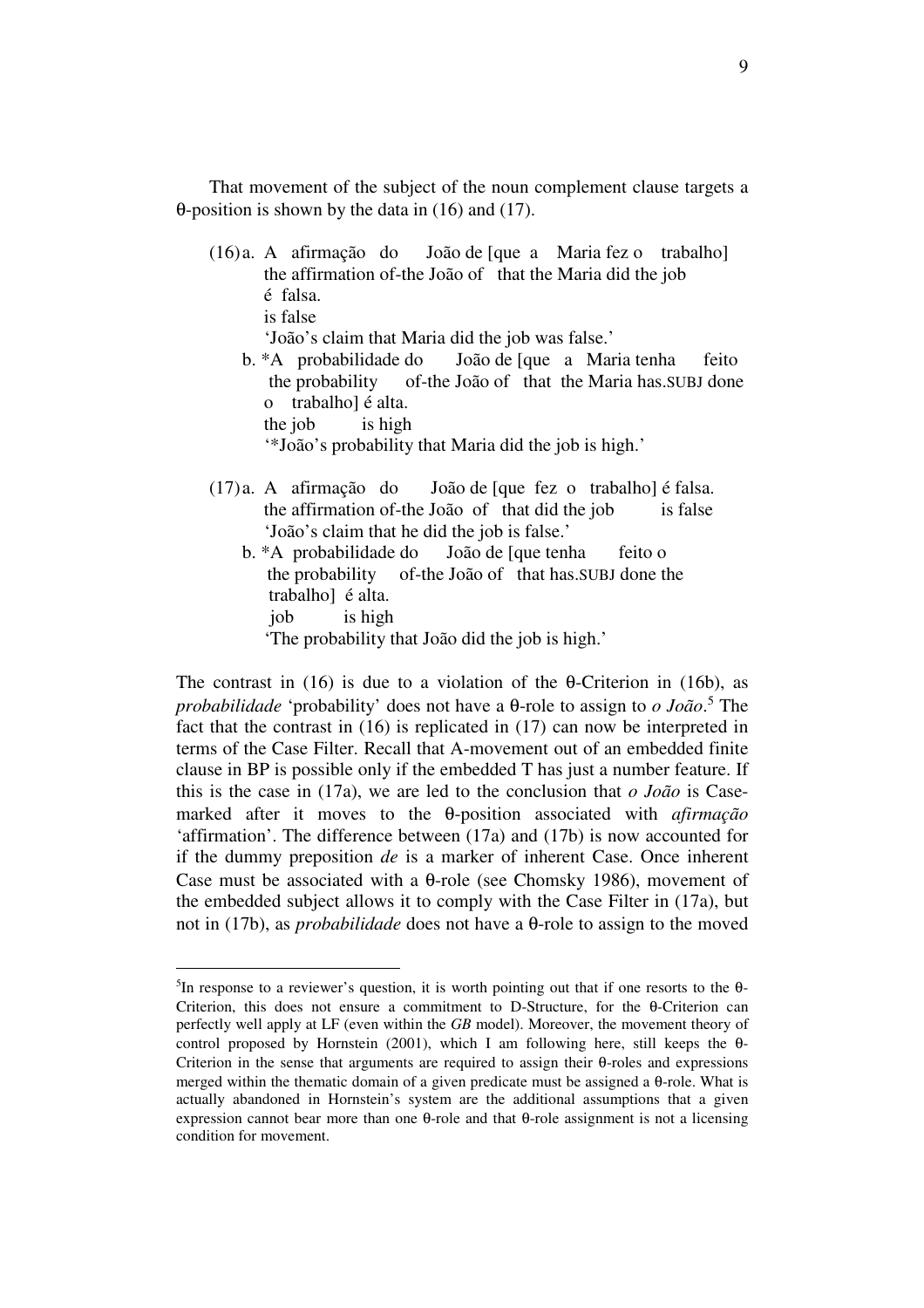DP (cf.  $(16b)$ ). Thus, the subject of  $(17a)$  is to be represented along the lines of (18), with the preposition *de* being added to *o João* in the morphological component.<sup>6</sup>

(18) [a [afirmação<sub>k</sub> [<sub>NP</sub> [o João]<sub>i</sub>  $t_k$  de [<sub>CP</sub> que [ $t_i$  fez o trabalho]]]]] the affirmation the João of that did the job

 Let us now address the question of why the movement of the embedded subject depicted in (18) is only licit if the CP is also preceded by the dummy preposition *de*. Building on Stowell (1981), I would like to propose that in BP the presence or absence of *de* in these constructions respectively signals whether we are dealing with a true complement structure or an appositive of sorts. More specifically, I take *de* in these constructions in BP to be the realization of the inherent Case assigned to the embedded clause.<sup>7</sup> Take the data in (19) below, for example, which do not allow the presence of *de*. If the preposition encodes a noun complement configuration in virtue of realizing inherent Case, its presence in (19) yields unacceptable results as these sentences involve a predication configuration.

- (19) a. A hipótese é **(\*de)** que o João tenha feito isso. the hypothesis is of that the João has done this 'The hypothesis is that João did this.'
	- b. A idéia é **(\*de)** que o João seja o candidato. the idea is of that the João be.SUBJ the candidate 'The idea is that João should be the candidate.'
	- c. A alegação é **(\*de)** que a Maria viaja muito. the allegation is of that the Maria travels much 'The allegation is that Maria travels too much.'

 Assuming that lack of preposition in a sentence such as (20) signals that the embedded CP is an adjunct rather than a complement, there still remains the question of why *o João* cannot move from within the embedded CP.

 (20) \*A afirmação d[o João]i que *ti* fez o trabalho é falsa the affirmation of-the João that did the job is false 'João's statement that he did the job is false.'

 The question is pressing as Ferreira (2000, 2009) and Rodrigues (2004) have argued, following Hornstein's (2001) analysis of adjunct control, that

<sup>6</sup> The linear order of (17a) indicates that after *o João* moves to the relevant θ-position associated with *afirmação*, the latter moves to a higher position. The nature of such position is orthogonal to our current discussion.

<sup>7</sup> See Picallo (2001, 2002) for arguments within Chomsky's (2000, 2001) Agree-based system that clauses can participate in Case and φ-agreement relations.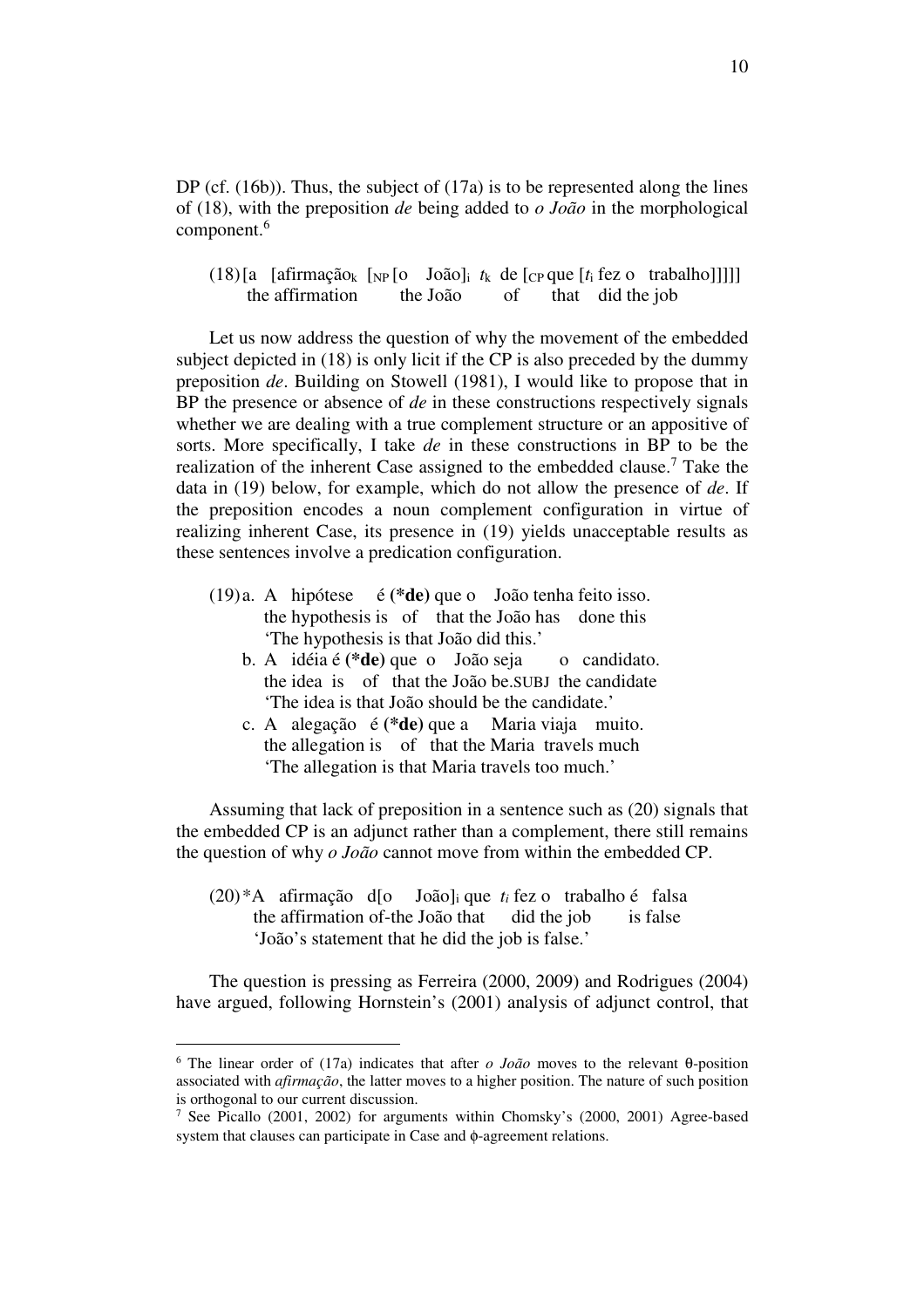A-movement from the subject position of a finite adjunct clause is possible in BP if it takes place prior to the attachment of the will-be adjunct. Take, for instance, the simplified derivation of (21) given in (22)-(25).

 $(21)$  [O João]<sub>i</sub> cumprimentou [a Maria]<sub>i</sub> depois que  $ec_i$ <sup>\*</sup>i entrou. the João greeted the Maria after that entered 'João greeted Maria after he got in.'

| $(22) K = [o$ João T <sub>N:default</sub> entrou |         | $L = [cumprimentou a Maria]$ |           |
|--------------------------------------------------|---------|------------------------------|-----------|
| the João                                         | entered | greeted                      | the Maria |

(23) *Sideward movement*:

 $\overline{a}$ 

- $K = [[o João]<sup>i</sup> T<sub>N:default</sub> entrou] M = [[o João]<sup>i</sup> cumprimentou a M.]$ z----------------↑
- $(24)$ [<sub>vP</sub> [<sub>vP</sub> [o João]<sup>i</sup> cumprimentou a Maria] [depois que the João greeted the Maria after that  $\begin{bmatrix} [\text{o} & \text{João}]^{\text{i}} \text{Tr}_{\text{d} \text{efault}} \text{entrou} \end{bmatrix}$ the João entered
- $(25)$ [TP [O JOãO]<sup>i</sup> T<sub>[N:default; P:default]</sub> [<sub>VP</sub> [<sub>V</sub>P [<del>O JOãO]<sup>i</sup></del> cumprimentou a Maria] [depois que [<del>[o João]<sup>i</sup></del> T<sub>N:default</sub> entrou]]]]

After the syntactic objects K and L in  $(22)$  are built, the computational system makes a copy of *o João* from K and merges it with L – an instance of sideward movement in the sense of Nunes (2001, 2004)–, yielding M in  $(23)$ .<sup>8</sup> Notice that in (22)  $o$  João did not have its Case checked (T has only a number feature) and was therefore active for purposes of A-movement. Note also that at the derivation step depicted in (22)-(23), K is not an adjunct, but a root syntactic object; hence, movement out of K should not yield an (adjunct) island effect (see Nunes & Uriagereka 2000, Hornstein 2001, Nunes 2001, 2004, and Hornstein & Nunes  $2002$ .<sup>9</sup> Further computations then yield the structure in (24) with the temporal clause adjoined to the matrix vP. *O João* then moves again (cf. (25)), landing in the matrix

<sup>&</sup>lt;sup>8</sup> The adjunct is built before the matrix  $vP$  in virtue of the bottom-up nature of the system: the domains that are going to be embedded are built before the embedding domains (see Chomsky (2000) for an implementation in terms of subarrays). For arguments that sideward movement proceeds from the adjunct to the matrix derivational workspace and not the opposite, see Nunes & Uriagereka (2000), Nunes (2001, 2004), and Hornstein & Nunes (2002).

<sup>&</sup>lt;sup>9</sup> Sideward movement in (23) targets [Spec, vP] rather than the object position of the main verb, due to Merge-over-Move economy computations (see Hornstein (2001) for discussion). That is, the computational system first exhausts the numeration, plugging *a Maria* in the matrix object position, and only after that is sideward movement of *o João* licensed.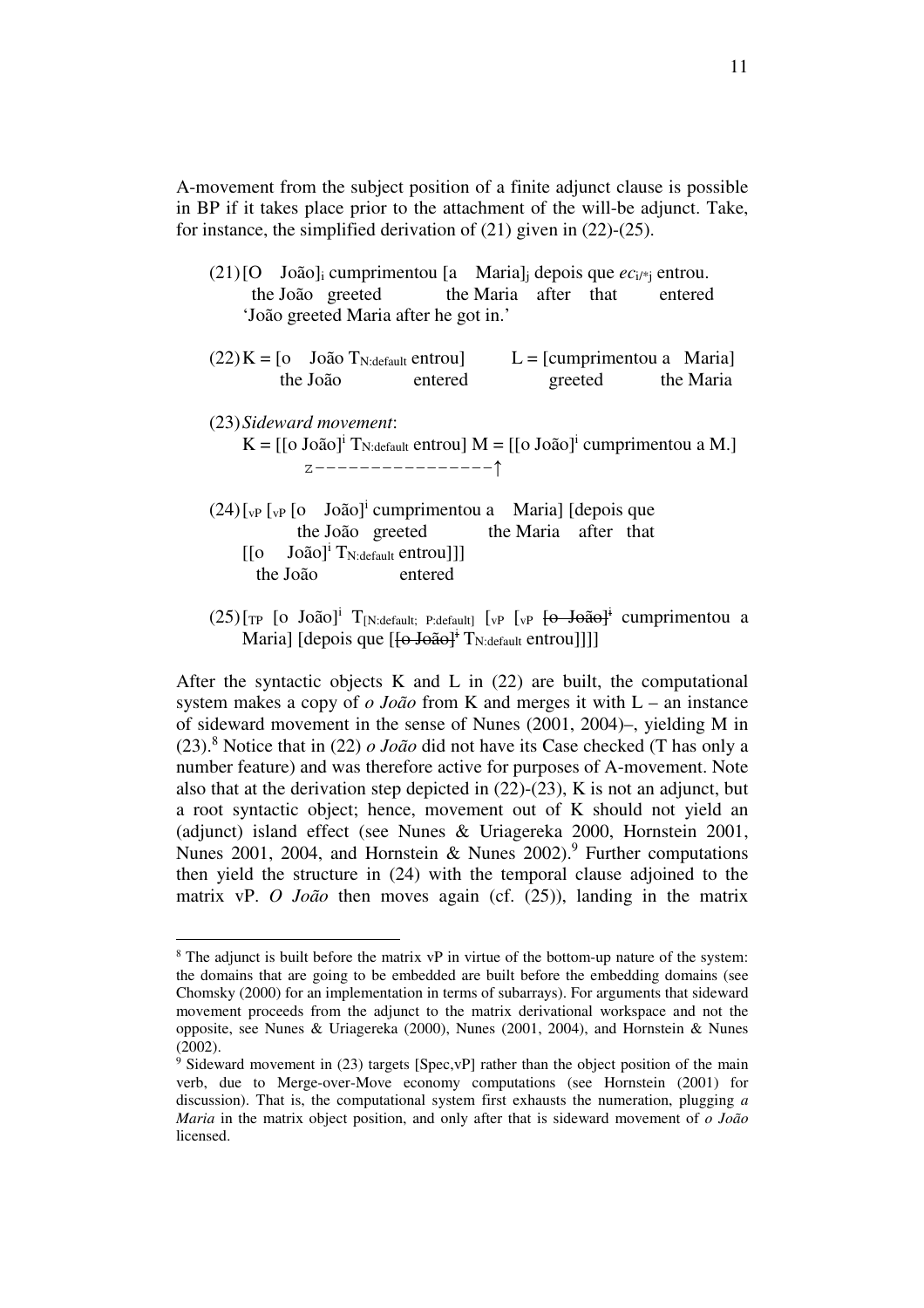[Spec,TP] and having its Case valued. (25) finally surfaces as (21) after the lower copies of *o João* are deleted.

 Let us now examine why a sideward movement derivation for (20) does not lead to a convergent result. Consider the steps in (26)-(28).

(26) a. 
$$
K = [c_P]
$$
 que [o João]  $T_{N:default}$  fez o trabalho]

\n b.  $L = [N_P]$  afirmação]

\n a.  $K = [c_P]$  que [o João]<sup>i</sup>  $T_{N:default}$  fez o trabalho]

\nb.  $L = [N_P]$  afirmação [o João]<sup>i</sup>]

\n(28)

\n b.  $L = [N_P]$  afirmação [o João]<sup>i</sup>]

\n c.  $\frac{1}{2}$  (28)

\n b.  $\frac{1}{2}$  (28)

\n c.  $\frac{1}{2}$  (28)

\n c.  $\frac{1}{2}$  (28)

\n c.  $\frac{1}{2}$  (28)

\n c.  $\frac{1}{2}$  (28)

\n c.  $\frac{1}{2}$  (28)

\n c.  $\frac{1}{2}$  (28)

\n c.  $\frac{1}{2}$  (28)

\n c.  $\frac{1}{2}$  (28)

\n c.  $\frac{1}{2}$  (28)

\n c.  $\frac{1}{2}$  (28)

\n c.  $\frac{1}{2}$  (28)

\n c.  $\frac{1}{2}$  (28)

\n c.  $\frac{1}{2}$  (28)

\n c.  $\frac{1}{2}$  (28)

\n c.  $\frac{1}{2}$  (28)

\n c.  $\frac{1}{2}$  (28)

\n c.  $\frac{1}{2}$  (28)

\n c.  $\frac{1}{2}$  (28)

\n c.  $\frac{1}{2}$  (28)

\n c.  $\frac{1}{2}$  (28)

\n c.  $\frac{1}{2}$  (28)

\n c.  $\frac{1}{2}$  (28)

\n c.  $\frac{1}{2}$  (28)

\n c.  $\$ 

The steps in (26)-(28) are parallel to those of (22)-(24). So, the difference must show up at later steps. Consider the copies of *o João* in (25). The higher copy c-commands each of the lower copies, forming a different chain with each of them. In (28), on the other hand, the two copies are not in a chain configuration as they do not stand in a c-command relation. Assuming that deletion of copies can only operate with chains, Chain Reduction (see Nunes 2004) can be employed in (25), but not in (28). Failure to delete one of the copies of *o João* in (28) in turn causes linearization problems as the system gets contradictory instructions: *o João* should precede and be preceded by *que*, as well as precede itself (see Nunes (2004) for discussion).<sup>10</sup> Note that when *de* is present, i.e. when we have a true noun

 $10$  The contrast between the derivations of (20) and (21) mirrors the contrast between the derivations of the parasitic gap constructions in (ia) and (iia) below, which under Nunes's (2001, 2004) analysis involves sideward movement of *which paper* to the matrix object position, yielding the (simplified) structures in (ib) and (iib). In (ib), sideward movement of *which paper* to the matrix object position is followed by movement to the matrix [Spec,CP]. The copy in [Spec,CP] forms a different chain with each of the lower copies, allowing Chain Reduction to apply and delete the lower copies. By contrast, in (iib) the two copies of *which paper* do not form a chain and Chain Reduction is inapplicable. The derivation then crashes at PF because it cannot be linearized: *without*, for instance, should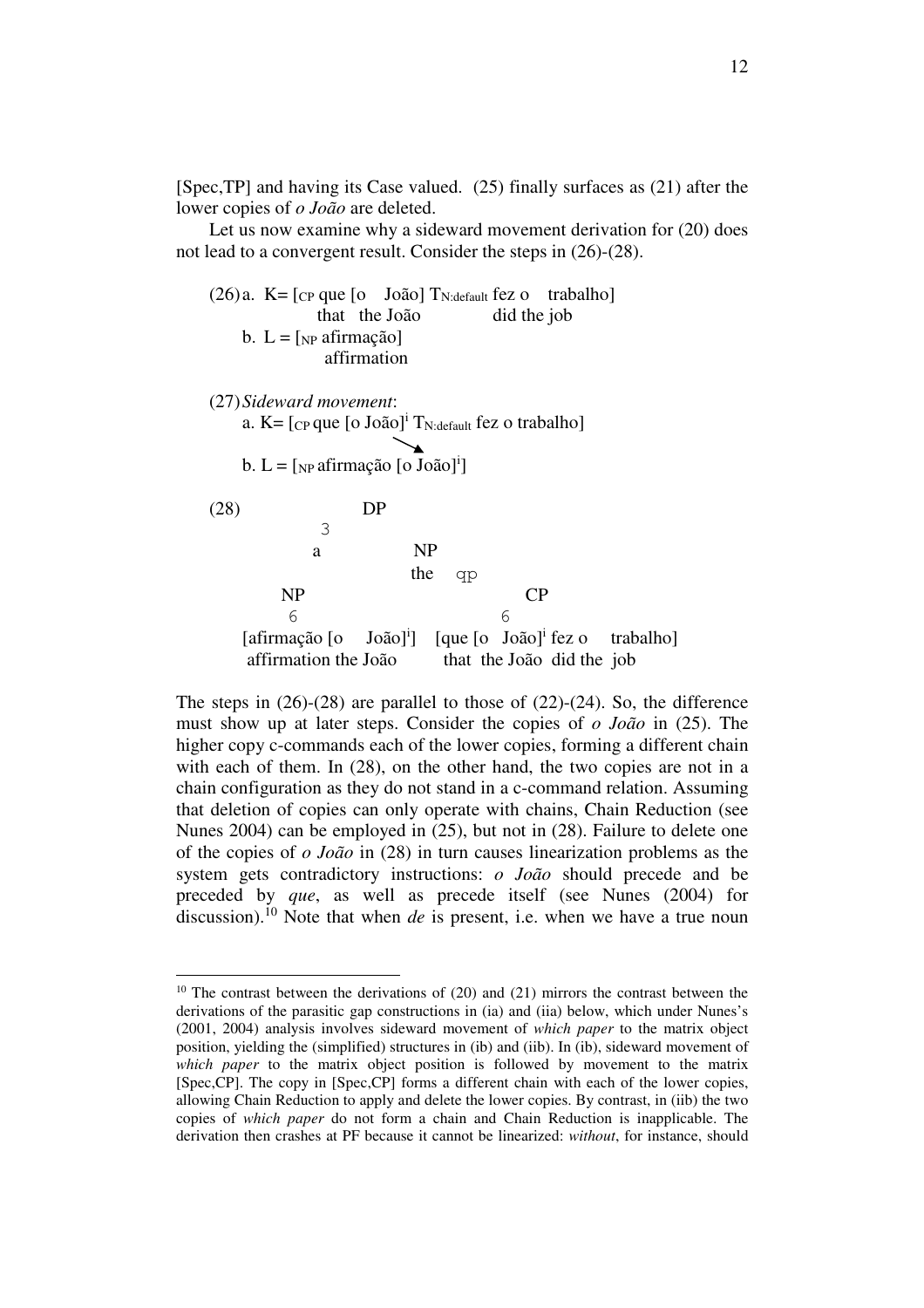complement structure as in (18), the upper copy of *o João* c-commands and forms a chain with the lower copy, allowing Chain Reduction to apply in the phonological component, delete the lower copy, and circumvent the potential linearization problems.

 To summarize, dummy prepositions do not play a direct role in the licensing of null subjects inside noun complement structures, as appeared at first sight. Rather, they just disambiguate the potential relation the finite CP can bear with respect to the noun it relates to: a head-complement relation or an adjunction relation. When *de* is present, we have a head-complement relation and the embedded subject can successively move to the θ-position associated with the selecting noun. When *de* is absent, we have an adjunct structure and although sideward movement of the subject of the adjunct clause can satisfy Last Resort, the resulting structure cannot be linearized and the derivation crashes.

Let us now consider the consequences of this analysis for another type of construction in BP in which the interpretation of a null subject varies depending on whether or not *de* is present.

#### **4. Dummy prepositions and adjunct control**

Modesto (2000) presents sentences such as (29) below as evidence against the proposal that referential null subjects in BP are A-traces. The argument goes as follows: if null subjects in BP are to be analyzed on a par with obligatorily controlled PRO in Hornstein's (2001) system (i.e. as A-traces), the null subject of (29) should in principle behave like the object control structure in (30) and take the matrix object as its antecedent, contrary to fact.

- $(29)$  [O João]<sub>i</sub> convenceu [a Maria]<sub>k</sub> que *ec*<sub>*i*\*k</sub> tinha que sair. the João convinced the Maria that had that leave 'João convinced Maria that he/\*she had to leave.'
- (30) [O João]i convenceu [a Maria]k a **tk/\*i** sair. the João convinced the Maria to leave 'João convinced Maria to leave.'

 (i) a. Which paper did you file without reading? b. [[which paper]<sup>i</sup> did [you [[file <del>[which paper]<sup>i</sup></del>] [without reading <del>[which paper]<sup>i</sup></del>]]]]

(ii) a. \*Who filed which paper without reading?

 $\overline{a}$ 

b. \*[who [[filed [which paper]<sup>i</sup>] [without reading [which paper]<sup>i</sup>]]]

precede and be preceded by *which paper* in (ib) (see Nunes (2001, 2004) for further discussion).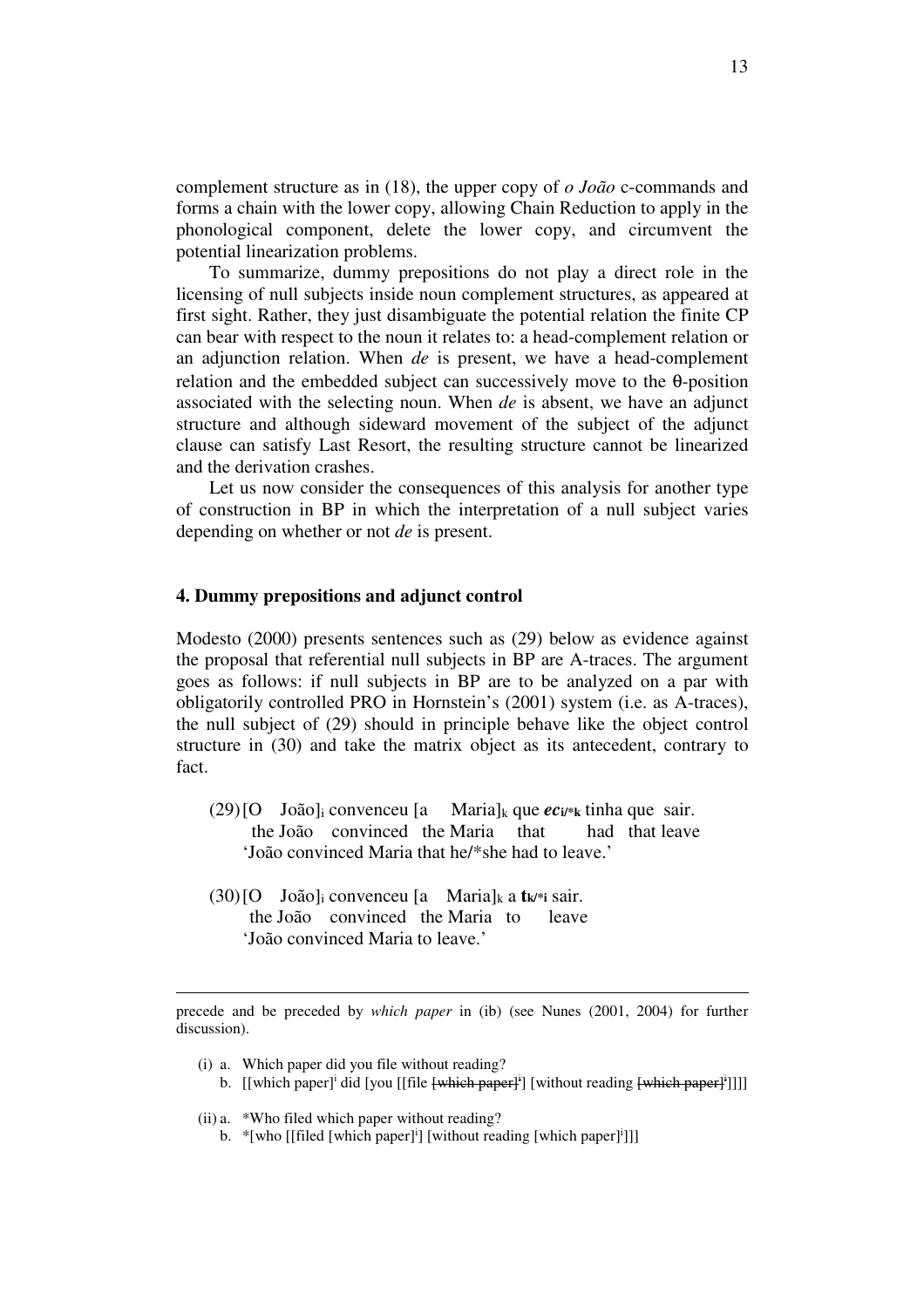However, in order for the argument to be valid, it must be the case that (29) and (30) have exact parallel structures. In particular, the embedded clause should be a complement of *convencer* 'convince' in both cases and the matrix object should also c-command into the embedded clause in both cases. Neither of these tacit assumptions resists further scrutiny, though. As pointed out by Ferreira (2000), the matrix object does not induce a Principle C effect with respect to epithets inside the embedded CP, as illustrated in (31) below, which indicates that the matrix object does not c-command into the embedded clause. In turn, Rodrigues (2004) claims that the embedded clause is actually an adjunct clause, as it induces island effects, as illustrated in (32).

 (31) O João convenceu [a Maria]i que [a idiota]<sup>i</sup> devia assaltar the João convinced the Maria that the idiot should rob um banco.

a bank

'João convinced Mariai that [the idiot]i should rob a bank.'

- (32) a. ??Quemi o João convenceu a Maria [que *t*i vem amanhã]? who the I. convinced the M. that comes tomorrow 'Who did João convince Maria [will come tomorrow]?'
	- b. ??O que<sub>i</sub> o João convenceu a Maria [que o Pedro precisa what the João convinced the Maria that the Pedro needs comprar *t*i]? buy

'What did João convince Maria that Pedro needs to buy?'

 c. \*Comoi o João convenceu a Maria [que o Pedro tinha how the João convinced the Maria that the Pedro had que se vestir para a festa  $t_i$ ]? that REFL dress for the party

 'Howi did João convince Mary [that Pedro had to dress for the party ti]?'

 In face of data like (31) and (32), Rodrigues proposes that sentences such as (29) should be derived along the lines of what was proposed for sentences such as (21). In other words, (29) is a case of adjunct control into a finite clause, which is derived via sideward movement, as sketched in (33)-(36).

 $(33) K = [o$  João T<sub>N:default</sub> tinha que sair] L = [convenceu a Maria] the João had that leave convinced the Maria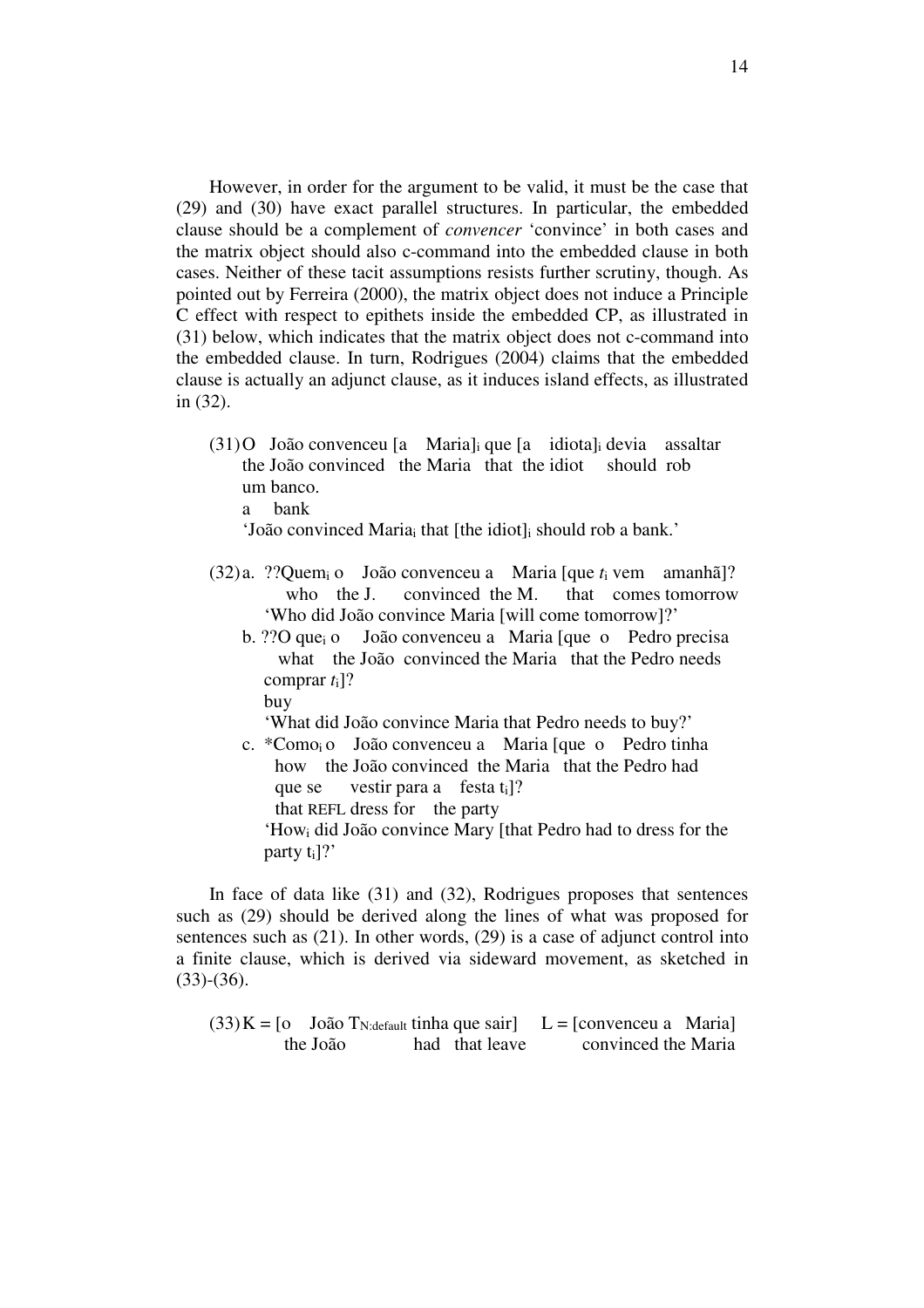#### (34) *Sideward movement*:

- $K = [[o J.]<sup>i</sup> T<sub>N:default</sub> tinha que sair]$   $M = [[o J.]<sup>i</sup> convenceu a M.]$ z-------------------↑
- $(35)$ [<sub>vP</sub> [<sub>vP</sub> [o João]<sup>i</sup> convenceu a Maria] [que [[o João]<sup>i</sup> T<sub>N:default</sub> the João convinced the Maria that the João tinha que sairlll had that leave
- $(36)$ [<sub>TP</sub> [o João]<sup>i</sup> T<sub>[N:default; P:default]</sub> [<sub>vP</sub> [<sub>vP</sub> [<del>o João]<sup>i</sup></del> convenceu a Maria] [que  $[\overline{\text{6-João}}]^{\dagger}$  T<sub>N:default</sub> tinha que sair]]]]

 What I would like to bring to this discussion is the observation that if the embedded clause of sentences such as (29) is preceded by the dummy preposition *de*, we get a new pattern: extraction out of the embedded clause now becomes acceptable, as shown in (37), and an embedded null subject can take either the matrix subject or the matrix object as its antecedent, as shown in (38).

- (37) a. Quemi o João convenceu a Maria **de** [que *t*i vem amanhã]? who the J. convinced the M. **of** that comes tomorrow 'Who did João convince Maria will come tomorrow?'
	- b. O quei o João convenceu a Maria **de** [que o Pedro precisa what the João convinced the Maria **of** that the Pedro needs comprar *t*i]? buy

'What did João convince Maria that Pedro needs to buy?'

- c. Comoi o João convenceu a Maria **de** [que o Pedro tinha how the João convinced the Maria **of** that the Pedro had que se vestir para a festa  $t_i$ ]? that REFL dress for the party 'Howi did João convince Mary [that Pedro had to dress for the party ti]?'
- $(38)$  [O João]<sub>i</sub> convenceu [a Maria]<sub>k</sub> **de** que *ec*<sub>*i*/k</sub> tinha que sair. the João convinced the Maria **of** that had that leave 'João convinced Maria that he/she had to leave.'

 The ambiguity found in (38) is arguably what underlies the contrasts in (39) and (40).

(39) a. [O João]i convenceu [a Maria]k que tinha que **sei/\*k** vestir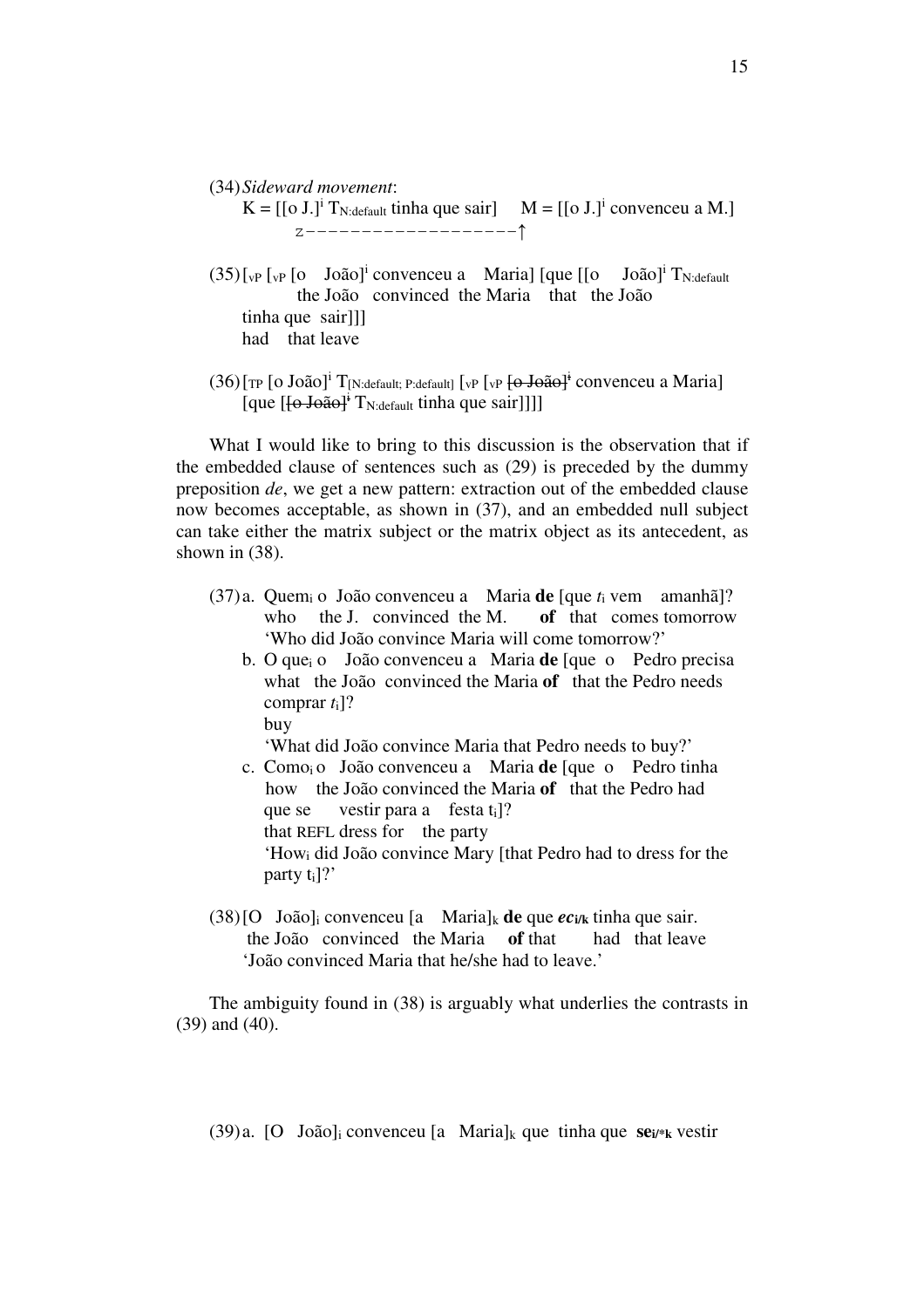the João convinced the Maria that had that REFL dress bem para a reunião. well for the meeting 'João convinced Maria that he/\*she had to dress well for the meeting.'

- b. [O João]i convenceu [a Maria]k **de** que tinha que **sei/k** vestir the João convinced the Maria **of** that had that REFL dress bem para a reunião. well for the meeting 'João convinced Maria that he/she had to dress well for the meeting.'
- (40) a. \*[O João]i convenceu [a Maria]k que tinha que apresentá-**lo<sup>i</sup>** the João convinced the Maria that had that introduce-him pra Ana. to-the Ana '\*Joãoi convinced Maria that hei had to introduce himi to Ana.'
	- b. [O João]i convenceu [a Maria] **de** que tinha que the João convinced the Maria **of** that had that apresentá-**loi** pra Ana. introduce-him to-the Ana 'Joãoi convinced Maria that she had to introduce himi to Ana.'

Given that the null subject must be controlled by the matrix subject in the version without *de*, the reflexive in (39a) must corefer with the matrix subject and not the matrix object. By the same token, (40a) is out because the pronoun is locally bound by the null subject. Conversely, once the null subject may be controlled by the matrix subject or the matrix object in the version with *de* (cf. (38)), the reflexive in (39b) is ambiguous and the pronoun in (40b) can be coreferential with the matrix subject, thanks to the possibility of object control.

 However, this general pattern raises a problem. If *de* always signals that the embedded CP is a complement in these constructions, subject control in the version with *de* becomes unexpected. Given a Larsonian VP-shell structure for ditransitives, movement of the embedded subject to the matrix [Spec,vP] should cross the intervening object and yield a minimality effect, as illustrated in (41).

 $(41)$  [<sub>VP</sub> [o João]<sub>i</sub> [<sub>v'</sub> convenceu<sub>k</sub>+v [<sub>VP</sub> [a Maria] t<sub>k</sub> **de** [<sub>CP</sub> que t<sub>i</sub> ...]]] ↑------------\*-------------m

 This unexpected pattern is arguably spurious, relating to the fact that the sociolinguistic prestige ascribed to *de* (see section 3) often leads to instances of hypercorrection. Consider the data in (42) below, for example. Although the verb *pensar* 'to think' does not subcategorize for *de* in BP, as shown in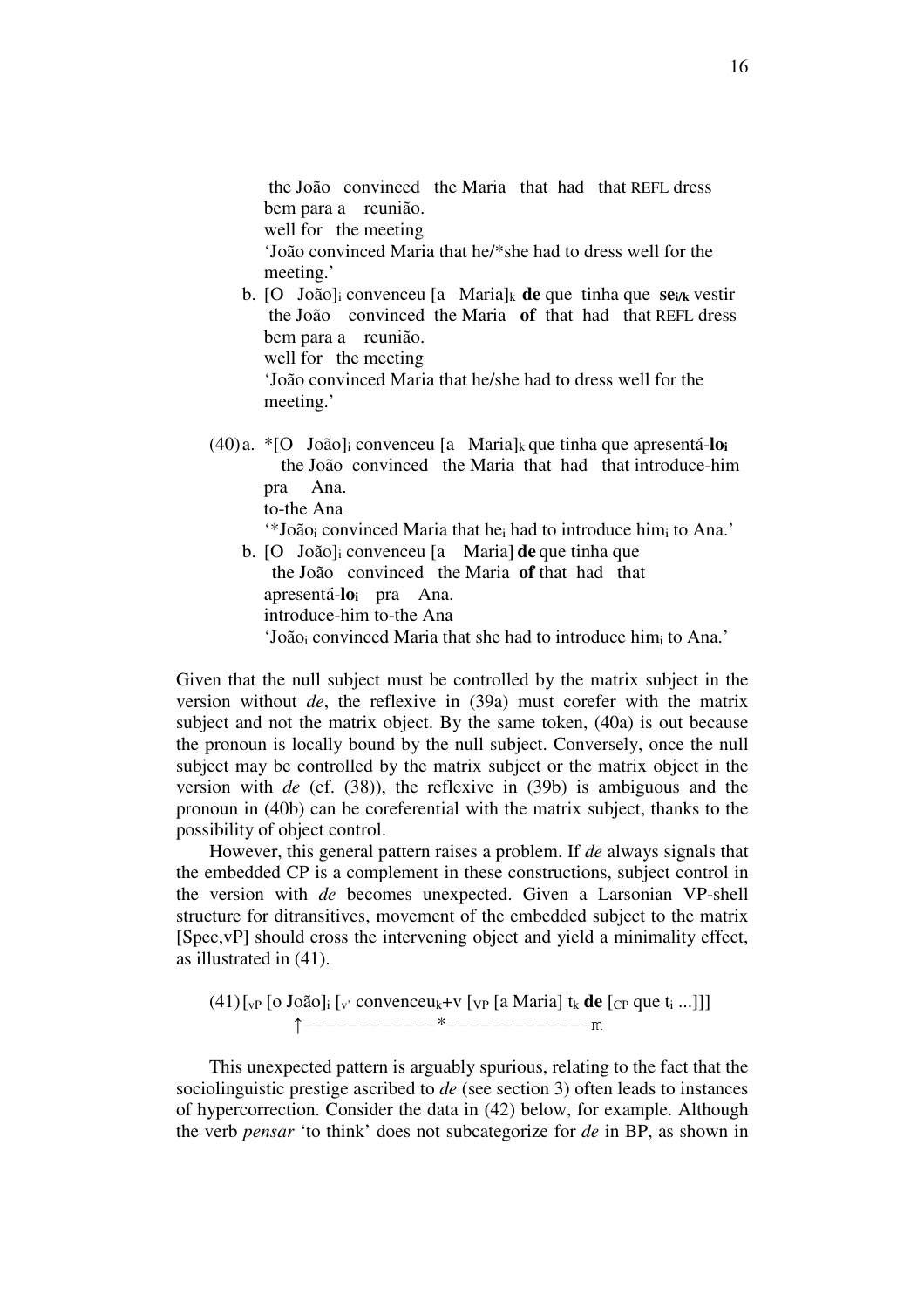(42a), it is not uncommon to find cases of hypercorrection with insertion of *de* in formal speech, as illustrated in (42b), where # stands for hypercorrection.

(42) a. Eu não pensei **(\*de)** nada.

I not thought **of** nothing

'I didn't think anything.'

 b. Eu penso **(#de)** que é necessário investir mais em educação. I think **of** that is necessary invest more in education 'I think that it is necessary to invest more in education.'

Although one frequently finds prescriptivist condemnations of hypercorrections of the sort illustrated in (42b), the presence of the preposition in constructions such as (38) is taken to be prescriptively correct, given the availability of structures such as (43), where the preposition is obligatory.

 (43) Eu nunca consigo convencer a Maria **\*(de)** alguma coisa. I never get convince the Maria **of** some thing 'I never manage to convince Maria of something.'

 Based on the superficial "stylistic" availability of *de*-insertion in (42b), I would like to propose that the unexpected subject control reading in (38)/(39b)/(40b) arises from an adjunct structure to which "stylistic" *de* was added. We can see that the *de* that appears in these constructions is spurious by examining whether the binding relations allowed in (38)/(39b)/(40) are kept the same when there is *wh*-movement from the embedded clause. Given that *wh*-movement can only take place when the embedded CP is a complement, the prediction is that subject control, which is licensed when the embedded CP is an adjunct, should no longer be available in the presence of *wh*-movement from within the embedded clause.

 Take the sentence in (44) below, for instance, which contrasts with (39b) in only allowing the object control reading for the embedded null subject. According to the proposal above, the two readings available in (39b) are due to a structural ambiguity. When the embedded CP is a complement (and *de* is a marker of inherent Case), only the object control reading is possible. Conversely, when the embedded CP is an adjunct (and *de* is a "stylistic" marker), only the subject control reading is allowed. As predicted, once an adjunct is extracted out of the embedded clause in (44) and the complement structure is enforced, the anaphor must take the matrix object as its antecedent.

 (44) Comow [o João]i convenceu [a Maria]k **de [**que tinha que **sek/\*i** how the João convinced the Maria **of** that had that REFL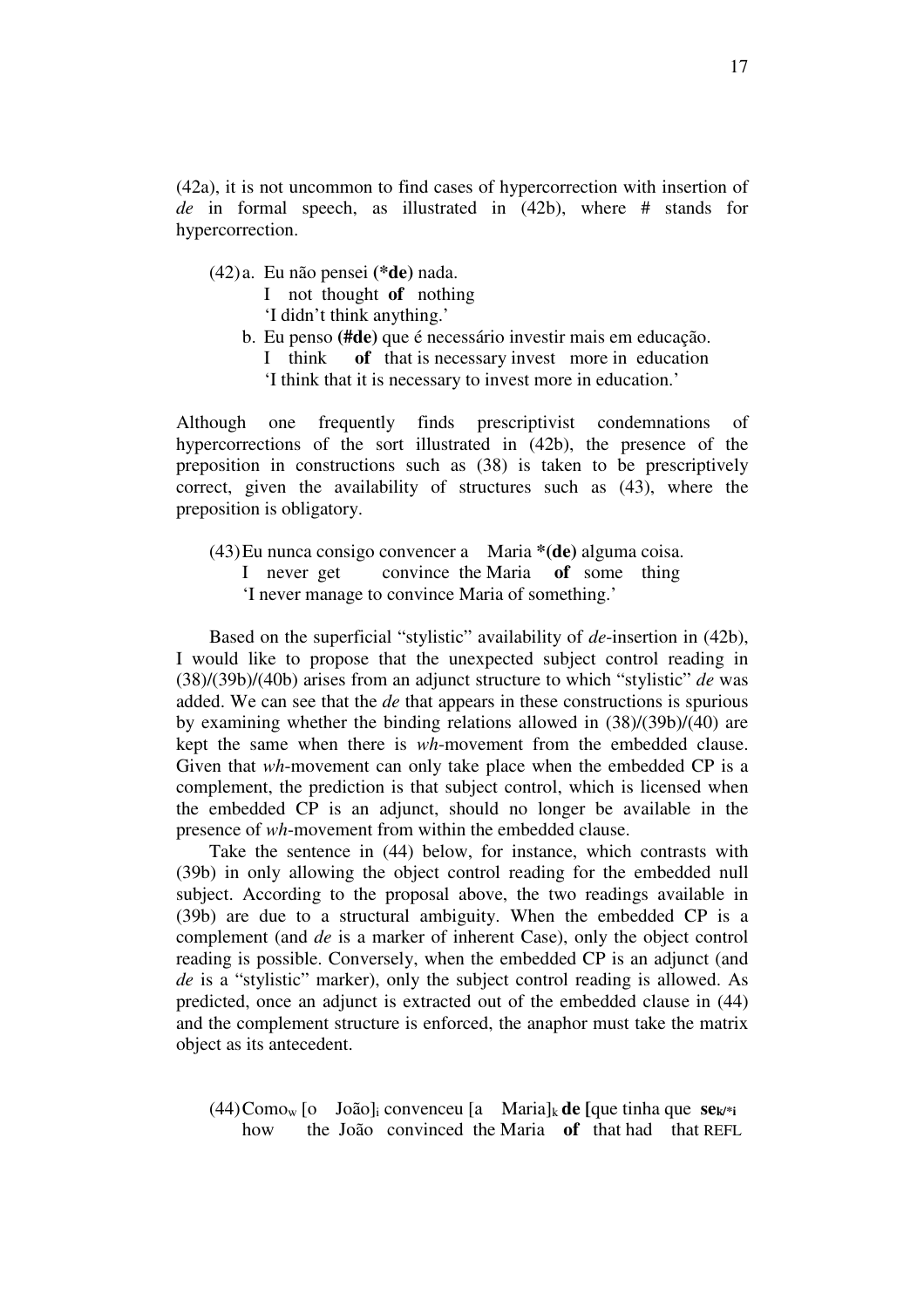vestir para a reunião t<sub>w</sub>]? dress for the meeting 'Howw did João convince Maria [that she/\*he had to dress for the meeting t<sub>w</sub>]?'

 Similar considerations apply to the contrast between (45a) and (45b) below. Speakers vary in their judgments for (45a) under the reading in which *a Maria* and *a idiota* are coreferential. According to the proposal above, this fluctuation in judgments is due to the potential ambiguity of the embedded CP. If CP is interpreted as a complement (with *de* as a marker of inherent Case), the matrix object c-commands into the embedded clause and coreference with the epithet should induce a Principle C effect. In turn, if CP is interpreted as an adjunct (with the "stylistic" use of *de*), coreference should be allowed as the object would not c-command the epithet. Once the interpretation of CP as a complement is forced by *wh*-extraction, as in (45b), judgments now become more streamlined and coreference is not allowed, as predicted.

- (45) a. %O João convenceu [a Maria]<sup>i</sup> **de** [que [a idiota]i devia the João convinced the Maria **of** that the idiot should se vestir formalmente para a festa]. REFL dress formally for the party 'João convinced Mariai that [the idiot]i should dress for the party formally.'
	- b. \*Comok o João convenceu [a Maria]<sup>i</sup> **de** [que [a idiota]<sup>i</sup> how the João convinced the Maria **of** that the idiot devia se vestir para a festa  $t_k$ ]? should REFL dress for the party  $*$ How<sub>k</sub> did João convince Maria<sub>i</sub> [that [the idiot]<sub>i</sub> should dress for the party  $t_k$ ]?'

 To sum up, if we use *wh*-extraction to control for the potential noise due to the "stylistic" use of *de* in constructions with verbs like *convencer* 'convince', we again find that *de* disambiguates the potential complement or adjunct interpretation of a CP. When *de* is present, we have a complement structure and movement of the embedded subject proceeds upwards; hence the moved subject must land in the matrix object position ([Spec,VP]) in compliance with minimality requirements. In turn, if *de* is not present, we have an adjunct structure, and the embedded subject can only reach the matrix domain if it undergoes sideward movement, landing in [Spec,vP] (see fn. 9). *Wh*-movement out of the embedded clause is therefore licit when *de* is present, but induces an island effect when *de* is not present.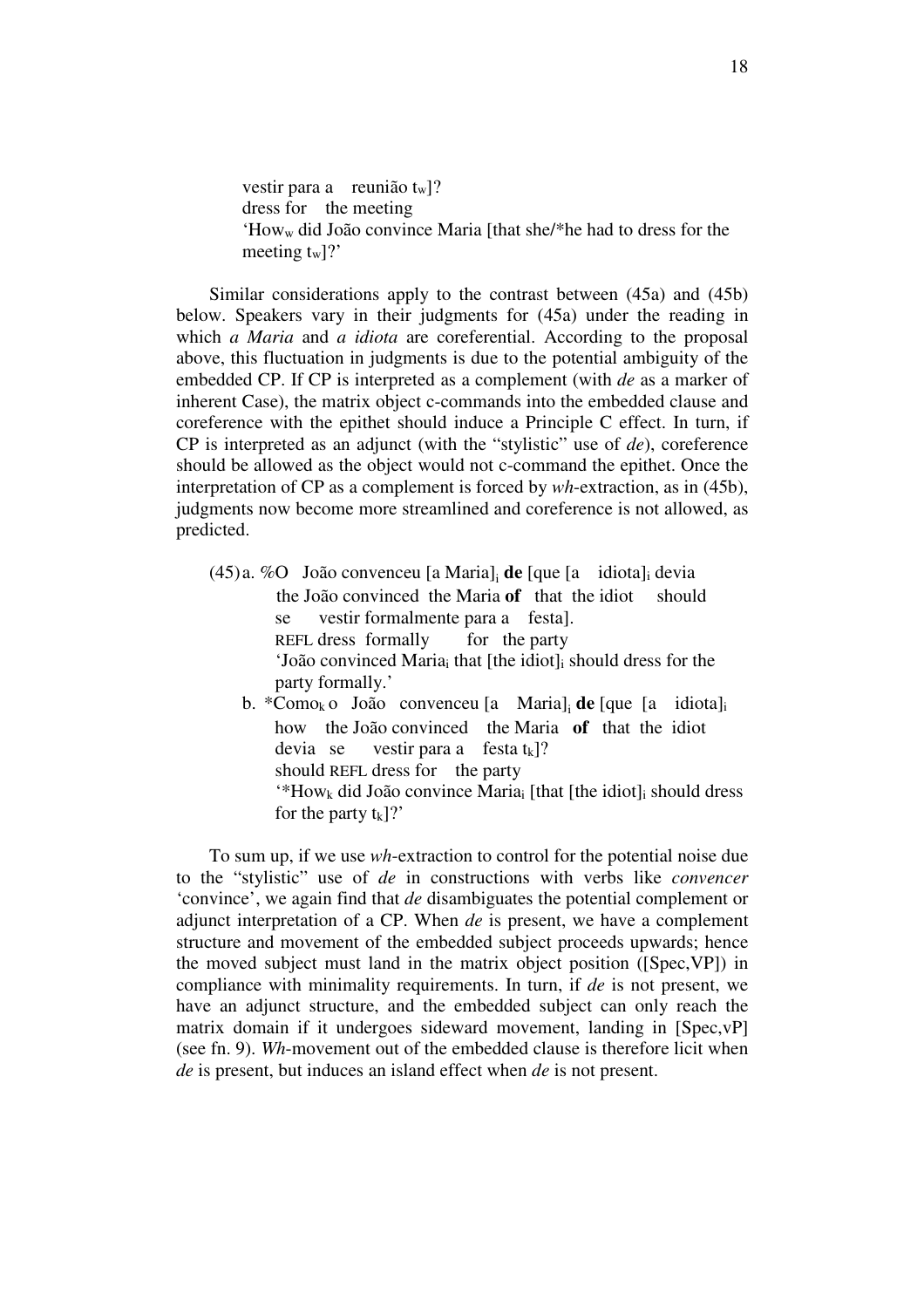#### **5. Dummy prepositions and the A-over-A Condition**

Impersonal constructions constitute another domain where prepositions interact with the licensing of null subjects in BP. As originally noted by Galves (1987), sentences such as (46) in BP are ambiguous in that the DP that appears in the matrix clause may be interpreted as the external or the internal argument of the embedded verb:

(46) O João é difícil de elogiar. the João is difficult of praise-INF *Tough*-interpretation: 'It is hard to praise João.' Raising interpretation: 'João rarely praises someone.'

 Here I will focus on the raising interpretation. Evidence that the matrix DP in (46) is a subject is the fact that it triggers verbal agreement, as shown in (47) below. Moreover, the fact that these constructions may involve idiom chunks, as illustrated in (48) and (49), indicate that the matrix DPs have raised out of the embedded clause.<sup>11</sup> Finally,  $(50)$  shows that raising is possible even if the embedded clause has an inflected infinitival. Actually, that raising out of inflected infinitivals is allowed in BP should be no surprise by now, given that raising out of finite clauses is also possible, as seen in previous sections. In other words, Nunes's (2008) proposal that finite Ts in BP may bear only a number feature in the syntactic component can also be extended to the T head of inflected infinitivals.

- (47) a. Eu sou fácil de elogiar alguém.
	- I am easy of praise someone 'I easily praise people.'
	- b. Esses professores são difíceis de elogiar os alunos. these teachers are difficult of praise the students 'These teachers rarely praise the students.'
- (48) a. Tá fácil do caldo entornar. is easy of-the broth boil-over

- b. O caldo tá fácil de entornar. the broth is easy of boil-over 'It's likely that things will go wrong.'
- (49) a. Tá bem fácil da vaca ir pro brejo. is very easy of-the cow go to-the swamp

<sup>&</sup>lt;sup>11</sup> The fact that idiom chunks are allowed in constructions such as  $(48b)$  and  $(49b)$  also provides a compelling argument against a *pro*-based approach to null subjects in BP, for idiom chunks cannot be subsumed or doubled by pronouns. For further arguments against a *pro*-based analysis, see Ferreira (2000, 2009), Rodrigues (2004), Martins & Nunes (2005), and Nunes (2008).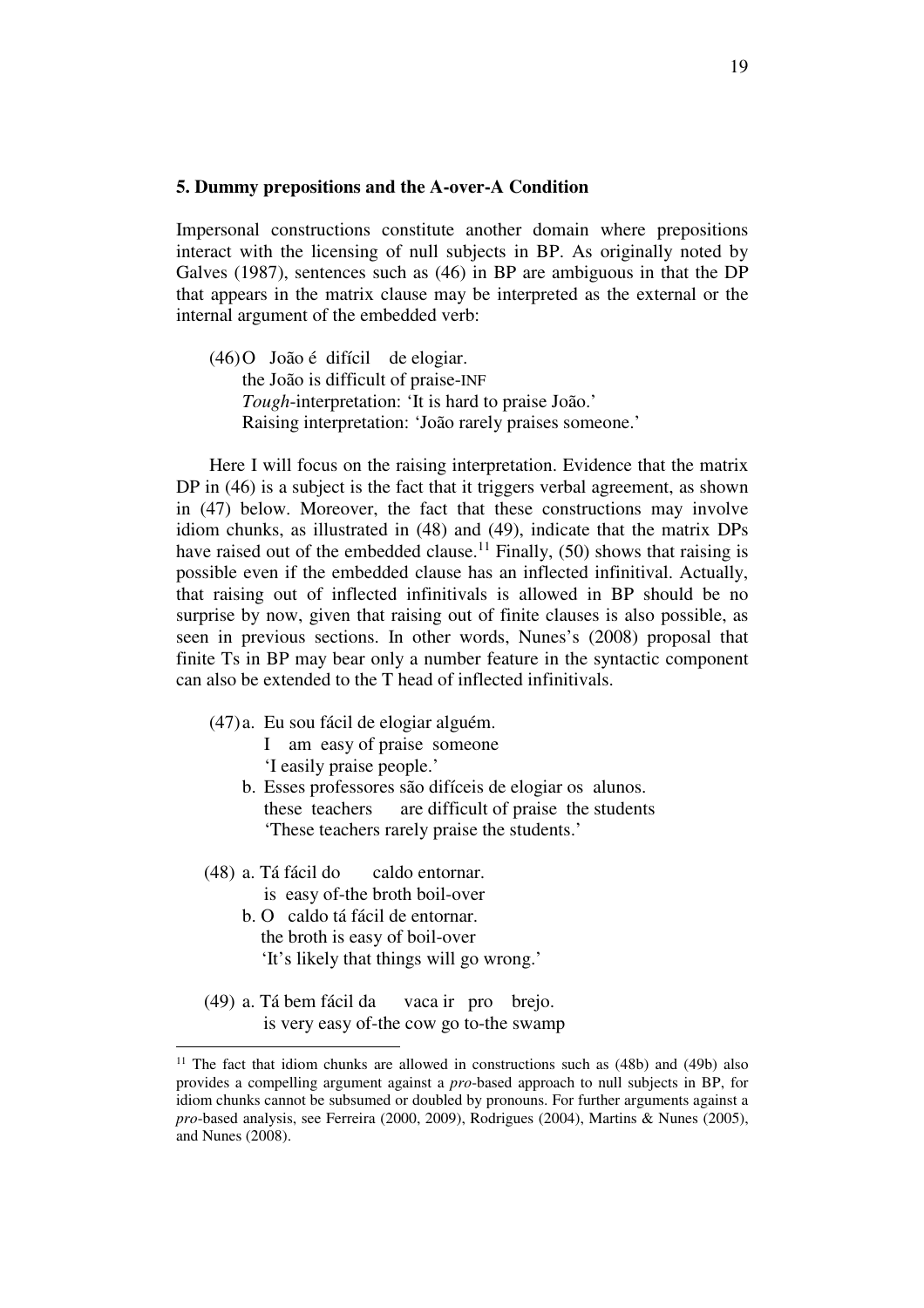- b. A vaca tá bem fácil de ir pro brejo. the cow is very easy of go to-the swamp 'It's very likely that things will go wrong.'
- (50) Esses professores são difíceis de **elogiarem** alguém. these teachers are difficult of **praise.3PL** someone 'These teachers rarely praise someone.'

 Relevant for our current discussion are the correlations involving the dummy preposition *de* and the availability of these raising constructions (see Nunes 2008). First, this type of raising is only allowed with predicates that permit the dummy preposition *de*. As shown in (51) and (52) below, for instance, predicates such as *fácil* 'easy' and *difícil* 'difficult', which optionally require *de*, allow raising of the embedded subject; by contrast, predicates such as *provável* 'probable' and *lamentável* 'regrettable', which do not license *de*, do not allow raising either.

- (51) a. É fácil/difícil **(d)**esses professores elogiarem os alunos. is easy/difficult **of**-these teachers praise.3PL the students 'It's easy/hard for these teachers to praise the students.'
	- b. Esses professores são fáceis/difíceis de elogiarem os alunos. these teachers are easy/difficult of praise.3PL the students 'These teachers often/rarely praise the students.'
- (52) a. É bem provável/lamentável **(\*d)**os professores terem is very probable/regrettable **of**-the teachers have.3PL elogiado o diretor. praised the director
	- b. \*Os professores são bem prováveis/lamentáveis de terem the teachers are very probable/regrettable of have.3PL elogiado o diretor. praised the director 'It is very likely/regrettable that the teachers praised the director.'

 Second, raising can take place only if the preposition is present, as shown in  $(53)$ .

- (53) a. É difícil (**d**)esses professores elogiarem alguém. is difficult **of**-these teachers praise.3PL someone 'These teachers rarely praise someone.'
	- b. Esses professores são difíceis **\*(de)** elogiarem alguém. these teachers are difficult **of** praise.3PL someone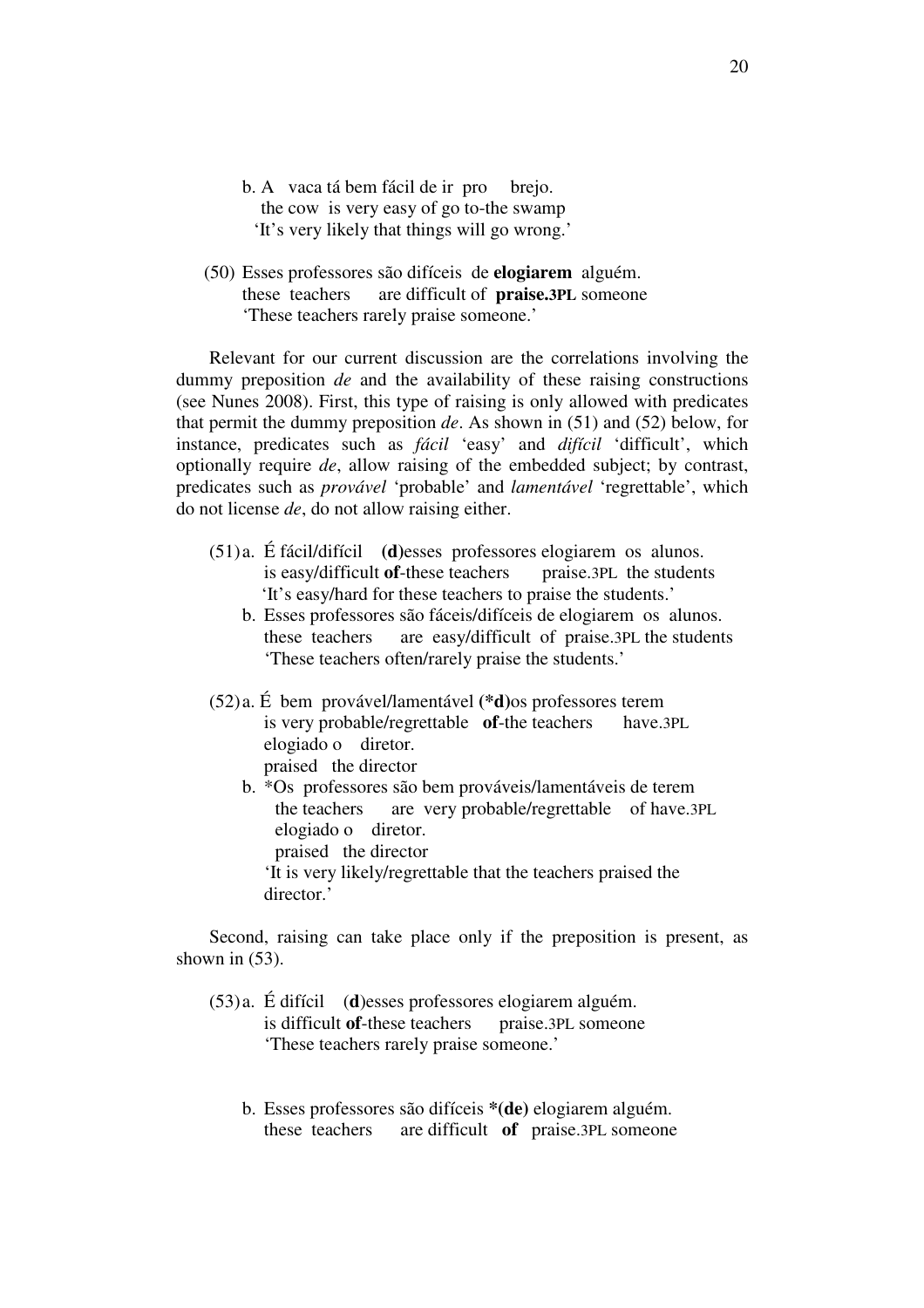'These teachers rarely praise someone.'

 Finally, although the infinitival clause can move to the subject position or stay *in situ*, as shown in (54), once it is preceded by *de* it can no longer move, as shown in (55).

|  | (54) a. É difícil esses professores elogiarem alguém. |                    |  |
|--|-------------------------------------------------------|--------------------|--|
|  | is difficult these teachers                           | praise.3PL someone |  |

- b. Esses professores elogiarem alguém é difícil. these teachers praise.3PL someone is difficult 'These teachers rarely praise someone.'
- (55) a. É difícil **d**esses professores elogiarem alguém. is difficult **of**-these teachers praise.3PL someone
	- b. **\*D**esses professores elogiarem alguém é difícil. **of**-these teachers praise.3PL someone is difficult 'These teachers rarely praise someone.'

 Nunes (2008) argues that the paradigm in (51)-(55) can be accounted for if *de* is a marker of inherent Case. Under this view, the fact that only some predicates are able to take a *de*-infinitival (cf. (51a) *vs.* (52a)) reduces to lexical idiosyncrasies generally involved in inherent Case assignment. In turn, if the infinitival receives inherent Case, it should become inactive for purposes of A-movement; hence, a *de*-infinitival cannot move to the matrix subject position (cf. (55a) *vs.* (55b)). Finally, given that both the infinitival clause and the embedded subject can potentially raise to the matrix subject position (cf. (54b) and (53b)), potential movement of the infinitival clause should always block movement of the embedded subject, as they instantiate an A-over-A configuration. In order for the subject to be allowed to move without violating Chomsky's (1964) A-over-A Condition, the infinitival must be discarded from the competition. This happens when the infinitival receives inherent Case (cf. (55)).

 We now have an explanation for why movement of the embedded subject requires the presence of *de* (cf. (53b)): by rendering the infinitival clause immobile, *de* ends up freeing the embedded subject. Actual subject movement will then depend on whether the infinitival T head bears only number or number and person features.

 To sum up, in this section we examined another type of construction in BP that at first sight suggests that its null subject must be licensed by the dummy preposition *de*. Upon close inspection, we found that these impersonal constructions replicate what we had already seen in previous sections, with the only difference that the movement of the embedded subject this time targets a non-thematic position. More specifically, there is no direct interaction between the dummy preposition and the null subject. The preposition is just a realization of inherent Case assigned to the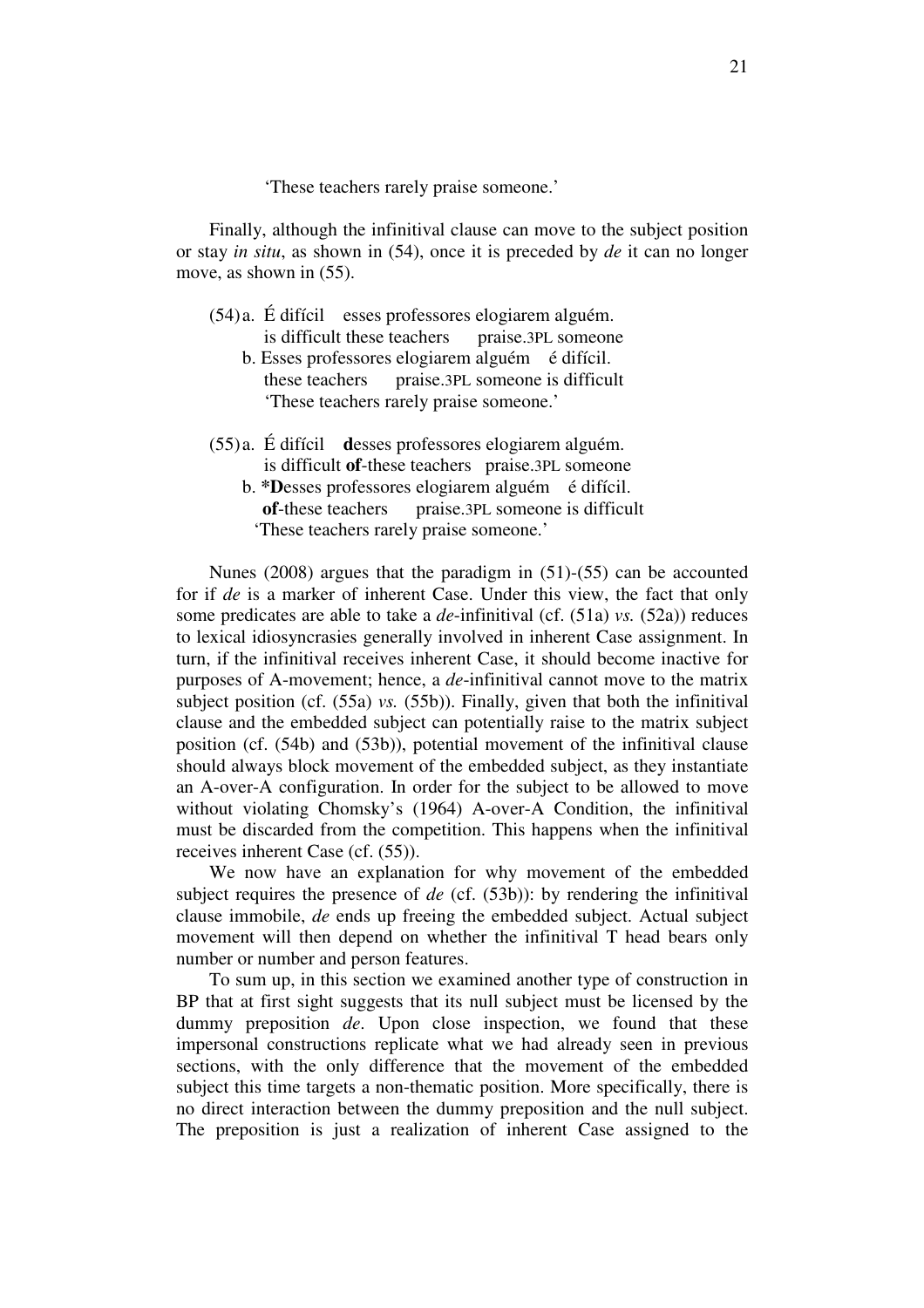infinitival clause by the subcategorizing head. However, a by-product of such interaction is that the infinitival clause becomes immobile, allowing the embedded subject to move. The raising constructions discussed in this section thus provide additional evidence for the two proposals explored in previous sections: (i) that referential null subjects in BP are A-traces and (ii) the preposition *de* that precedes clauses is a marker of inherent Case.

## **6. Concluding remarks**

The proposal that referential null subjects in BP are traces of A-movement (see Ferreira 2000, 2009, Rodrigues 2002, 2004, Martins & Nunes 2005, Nunes 2008) provides substantial support to the general approach advocated by Hornstein (2001), according to which construal phenomena should be captured in terms of movement. This paper has provided further evidence to this approach as it showed that the basic proposal can be extended to finite control into noun complement clauses in BP (section 3) and sharpened an alternative analysis of recalcitrant data involving apparent object control configurations (section 4). Finally, it provided a new type of argument for a movement approach to referential null subjects in BP (section 6): as movement of embedded clauses and movement of their subjects may compete with respect to economy considerations minimizing the span of the operation, referential null subjects in BP were shown to be regulated by the A-over-A Condition.

### **References**

- Chomsky, Noam. 1964. *Current Issues in Linguistic Theory.* The Hague: Mouton.
- Chomsky, Noam. 1986. *Knowledge of Language: Its Nature, Origin and Use*. New York: Praeger.
- Chomsky, Noam. 2000. "Minimalist Inquiries: The Framework". *Step by Step: Essays on Minimalist Syntax in Honor of Howard Lasnik*, ed. by Roger Martin, David Michaels & Juan Uriagereka, 81-155. Cambridge, Mass.: MIT Press,
- Chomsky, Noam. 2001. "Derivation by Phase". *Ken Hale: A Life in Language*, ed. by Michael Kenstowicz, 1-52. Cambridge, Mass.: MIT Press.
- Duarte, M. Eugênia. 1995. *A Perda do Princípio "Evite Pronome" no Português Brasileiro*. Ph.D. dissertation, Universidade Estadual de Campinas.
- Embick, David. 1997. *Voice and the Interfaces of Syntax*. Ph.D. dissertation, University of Pennsylvania.
- Ferreira, Marcelo. 2000. *Argumentos Nulos em Português Brasileiro*. M.A. thesis, Universidade Estadual de Campinas.